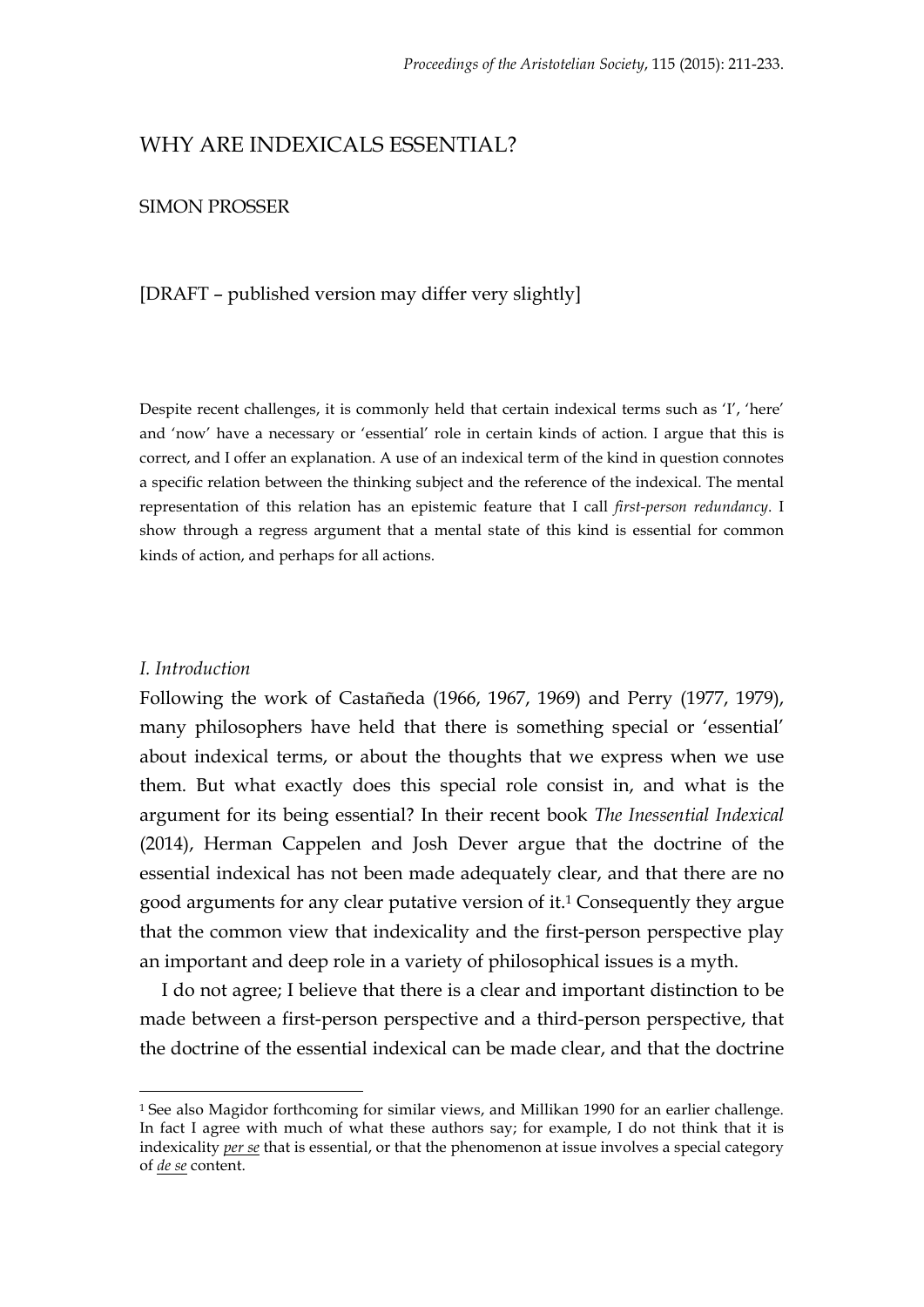can be defended using a simple regress argument. I shall explain and defend that view in what follows. But I do agree with Cappelen and Dever that existing attempts to defend the doctrine are not adequately clear, and that the source of the essentiality of indexicals has frequently been misidentified. I agree, for example, that the essential nature of indexicals does not derive merely from any special kind of content, or from indexicality *per se*. Although I shall note some connections with their work, however, this paper is not primarily a reply to Cappelen and Dever. Instead, I shall focus on giving a positive account of what is essential about indexicals. I shall argue that each member of a certain class of indexicals is associated with a mental representation of a special kind that is essential for certain kinds of action. (By 'mental representation' I just mean any kind of mental state that can usefully be interpreted as having a representational content. My use of this expression implies no commitment to any stronger doctrine. 2) The representational states in question have a unique epistemological feature that arises from the fact that each one represents a relation in which the thinking subject is one of the relata.

# *II. The Doctrine of the Essential Indexical*

I shall start by clarifying the view that I wish to defend. The most common view about the essentiality of indexicals is that without the kind of thought normally expressed using an indexical, it is not possible to act. The claim must concern mental states rather than language, for we can perfectly well imagine a language with no indexical terms, but it is not plausible that this alone would render its speakers unable to act. I shall claim that the presence of what I shall call an *egocentric mental state*, which is essential for action, is indicated by the use of an indexical term, but this does not entail that the egocentric mental state itself is somehow indexical. In fact, in my view, the mental states in question are not indexical in any important way. *A fortiori* it is not indexicality *per se* that explains the essential nature of indexicals.

 <sup>2</sup> Throughout this paper I assume without argument that mental states, including experiential states, have representational contents. This is a common assumption, but is rejected for experiences by naïve realists about perception. I suspect that a naïve realist could accept much of what I say here, however, by replacing talk of experiential representation with talk of the content of experience (construed as whatever the experience is an experience of).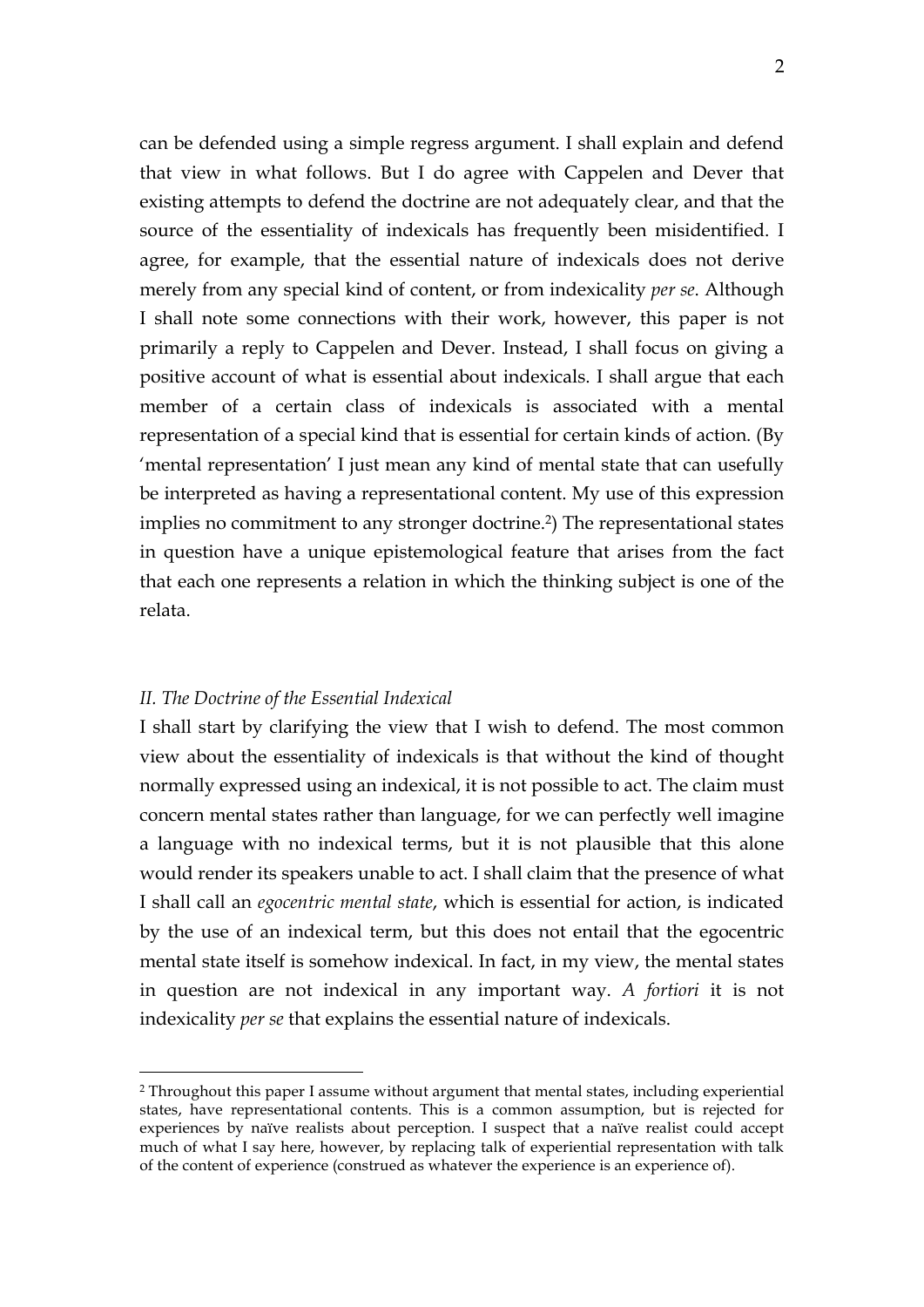Some further restrictions are needed. I shall restrict my claim to what I shall call the *egocentric* indexicals; indexicals such as 'I', 'here' and 'now' which, I shall argue, are associated with mental states that capture the subject's perspective. Consider the spatially non-egocentric indexical term 'here $HC'$ , which refers to the present location of Herman Cappelen. I do not think that advocates of essential indexicality have intended to claim that indexicals such as 'here $_{\text{HC}}'$  are essential in the relevant sense (except insofar as they involve an implicit 'now'), and neither shall I. Neither shall I claim that pure demonstratives such as 'that' are essential, or at least not in the same way. <sup>3</sup> The reason for the restriction, and its scope, will become clearer in due course.

Perhaps not all possible actions require indexicals; for example, perhaps there could be a God-like creature who lived outside space, and perhaps time, who acted just by imagining the world to be in a certain state that could be specified in non-indexical terms. This is a subtle matter, and will be more easily addressed once certain other notions have been introduced. I shall return to it below. In any case I shall restrict myself to the claim that there is a class of actions,  $C_{A}$ , which humans commonly perform, for which egocentric indexicals are essential. I leave it open, for now, whether there are possible actions not included in  $C_A$ . Consequently I shall be arguing for a claim of the following form:

# *The Doctrine of the Essential Indexical*

There is a class of actions,  $C_A$ , such that no action in  $C_A$  can be performed by an agent who lacks the relevant egocentric mental state, the presence of which is normally indicated by the use of an egocentric indexical.

The reason for putting this in terms of mental states whose presence is indicated, rather than expressed, by the use of an indexical will be explained in the next section.

 <sup>3</sup> John Campbell (2003) suggests that demonstrative thoughts have an essential role because they involve selecting a target object toward which an action can be directed. I do not want to rule out that there may be some such role. But I do not think this explains the essential role of indexicals such as 'I', 'here' and 'now'. See below.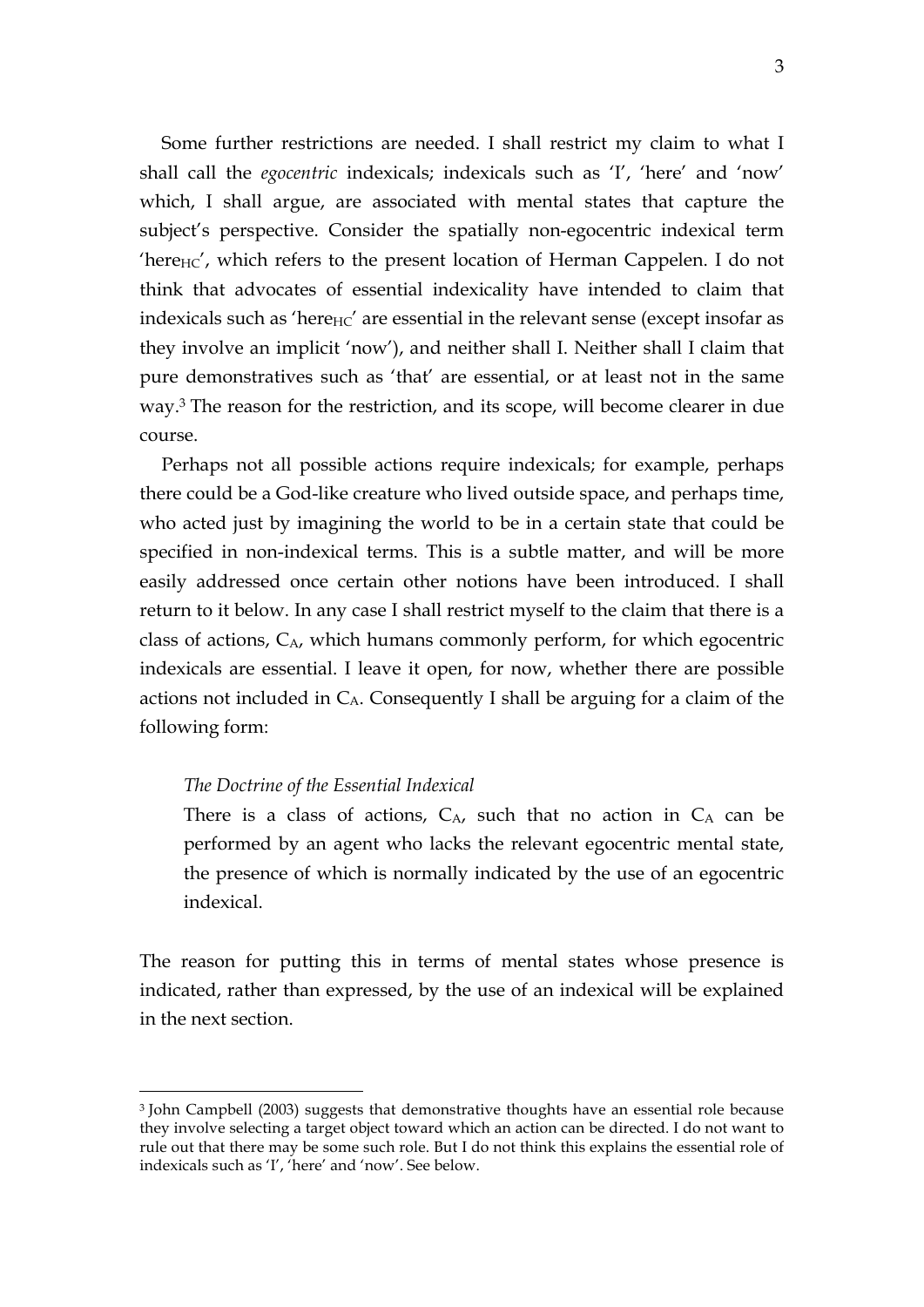#### *III. The Connotation Principle*

Let 'IND' be any egocentric indexical term. Consider a subject, S, who expresses a thought by saying something of the form 'IND is F', where 'IND' refers to a place, person, time or object, *o*. Assuming S's utterance to be sincere, we can conclude that S believes, of *o*, that it is F. But in choosing to use the indexical term 'IND', S manifests further beliefs. For example, given that utterances of 'now' are governed by the rule that a token of 'now' refers to the time at which the token is uttered, if S uses 'now' to refer to a time *t* then the fact that S uses 'now' indicates that S believes, of *t*, that it is the time at which the token of 'now' was uttered. Similarly, S's utterance of 'here', referring to location *l*, indicates that S believes, of *l*, that it is the place in which the token of 'here' was uttered, and S's utterance of 'I', referring to person S, indicates that S believes, of S, that she or he is the person who uttered 'I' (though S would typically express this belief by saying 'I am the person who uttered 'I'; likewise, *mutatis mutandis*, for 'here' and 'now'). Let us call beliefs of this kind *indicated linguistic beliefs*, thus distinguishing them from the beliefs *expressed* by the utterances.

Notoriously, however, the linguistic belief indicated by the use of an egocentric indexical does not fully account for the psychological significance of the indexical. The point was perhaps first noticed by Arthur Prior (1959) who observed that while it makes sense to say 'thank goodness that's over' about a traumatic event, it would make no sense to thank goodness for the fact that completion of the traumatic event occurred at an earlier time than the time of the utterance; for that would have been just as true before the traumatic event as after.4 Prior drew controversial conclusions about the metaphysics of time, but in fact the 'thank goodness' case has close parallels with other indexicals. For example, it makes sense for me to thank goodness that the ferocious tiger is not here, and that it will not attack me, but without supplementary premises it does not makes sense to thank goodness that the ferocious tiger is not at the location of some specified utterance, or will not attack the speaker of some other specified utterance. François Recanati (1993, pp. 69-72) has argued that we must thus distinguish what he calls *linguistic* and *psychological* modes of presentation; the former embody the rule that

 <sup>4</sup> For my positive account of the 'thank goodness' case, see Prosser forthcoming a: chapter 3.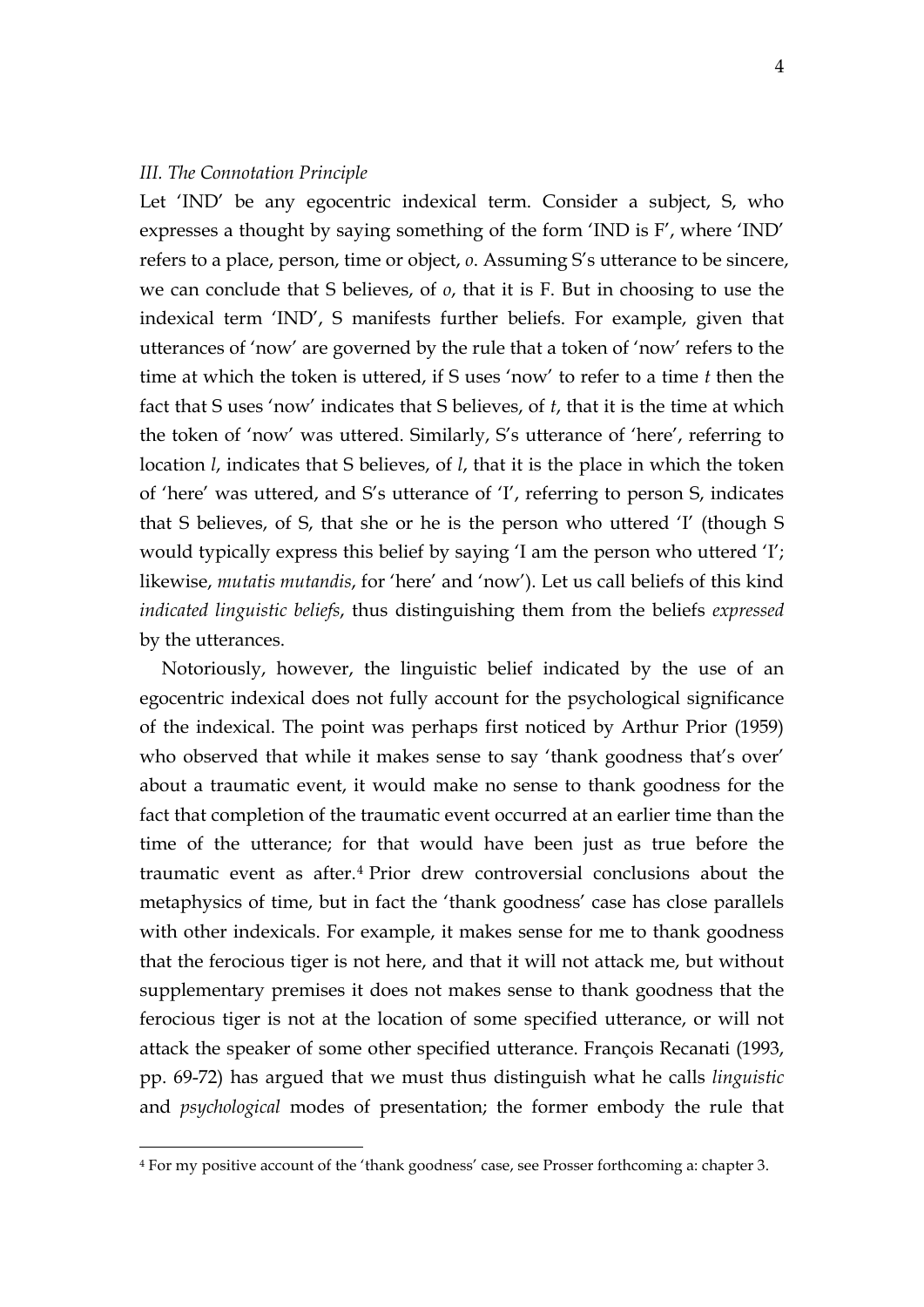determines the reference of a token indexical, but only the latter capture the psychological role associated with egocentric indexicals.

The need for a distinction of this kind arises because what ultimately matters for the subject's actions is a relation between the reference of the uttered indexical and the thinking subject, not a relation between the reference and the linguistic token. The latter is significant only insofar as it entails the former. I suggest, then, that an utterance of an egocentric indexical manifests a further belief – one that the subject would often have even in the absence of an utterance - which I shall call the *indicated egocentric belief*. This concerns a relation between the reference of the indexical and the thinking subject. In the case of spatial indexicals this is highly plausible. If S refers to a place *l* using the word 'here' then normally S believes that *l* is where S is located. *l* is, as S might put it, *hereabouts*. Suppose that Smith, while located at *l*, believes 'there is danger here' while Jones, located elsewhere, believes 'there is danger there', where Jones's token of 'there' also refers to *l*. Then Smith and Jones both believe that there is danger at *l*. <sup>5</sup> In addition, however, Smith also believes that *l* is hereabouts, which is true if, and only if, *l* is where Smith is located. Jones might also happen to believe that *l* is where Smith is located, but this belief is not manifested by Jones's use of 'there'. Moreover, as I shall explain below, even if Smith and Jones both believe that *l* is where Smith is located, they do not believe this in the same way. Smith believes it in a way that is essential for certain kinds of action; Jones does not.

The equivalent claim about 'now' is that when Smith believes 'there is danger now', Smith believes, of time *t*, that there is danger at *t*, but Smith's use of 'now' indicates that Smith also believes that *t* is *present*. This much, I think, is hard to deny; one could not coherently make an ordinary, sincere use of 'now' while denying that the time in question was present. The temporal case is more complicated than the spatial case, however, because there is a debate in metaphysics about whether 'presentness' denotes a primitive property of times (or events), or perhaps a primitive temporal operator. If some such view is correct then insofar as 'now' thoughts have a special significance for action, this is because it makes a difference for one's actions whether or not a certain time or event is objectively present. Those of us who

<sup>&</sup>lt;sup>5</sup> For present purposes we can set aside the question of whether Smith and Jones both think of *l* under the same mode of presentation. For an argument that they can do so, however, see Prosser forthcoming b.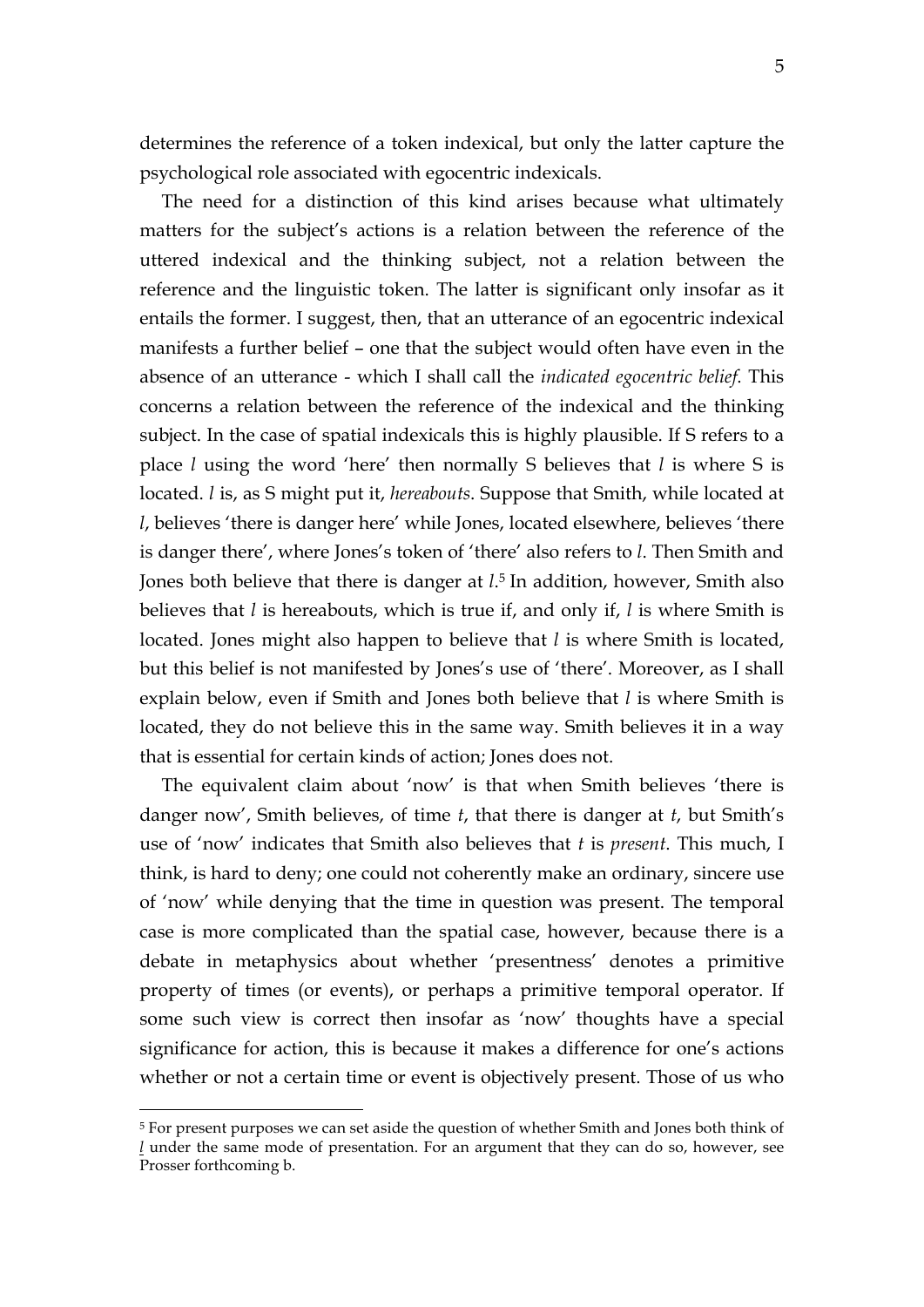accept the B-theory of time, however, and who thus deny that times have properties like pastness, presentness or futurity, must instead regard pastness, presentness and futurity as relations. There is some debate concerning the relata, given that persons exist at more than one time (note that whereas 'here' might seem equivalent to 'the place where I am now', no comparable claim can be made about 'now' because I may be here at many different times). However there is much to be said for a theory according to which presentness is a relation between a time or event, and a person-stage.<sup>6</sup>

It might seem less clear that there is any comparable relational belief associated with 'I', but in fact there is. Consider Smith and Jones, sitting facing one another, and both wanting to raise Smith's arm. Smith and Jones can both raise Smith's arm. But they must do this in different ways, and this is because of their different relations to Smith. Smith is identical with Smith; Jones is not. But Smith stands in more relations to Smith than just identity. In particular, Smith stands in a relation to Smith such that Smith can raise Smith's arm at will. Jones does not stand in that relation to Smith. If Jones wishes to raise Smith's arm then Jones must do so by some other means, such as reaching out with Jones's own arm to lift Smith's arm. Smith is also the recipient of perceptual information acquired through Smith's sensory organs. Jones is not, and thus does not stand in that relation to Smith either. Let us gather all such relations together and jointly call them the ι*-relation*. Smith stands in the ιrelation to Smith, but not to Jones. Jones stands in the ι-relation to Jones, but not to Smith. Or perhaps there are slightly different ι-relations for different people, reflecting their slightly different capacities in relation to themselves. I shall leave this open, but for simplicity I shall speak as though there is a single ι-relation. I suggest that a person, S, who uses the word 'I', normally believes that S stands in the ι-relation to S. In fact any self-conscious subject does so. But, as I shall explain below, although in principle anyone could believe that S stands in the ι-relation to S, there is a special way of believing it that is only available to S.

The ι-relation is a member of a more general class of relations. These are relations between a thinking subject, S, and a person, place, time or object, *o*, where that relation determines certain possibilities for interaction between S and *o*. These relations bear similarities to those that J. J. Gibson (1979) called

 <sup>6</sup> For a lengthier defence of this view, see Prosser forthcoming a: chapter 3.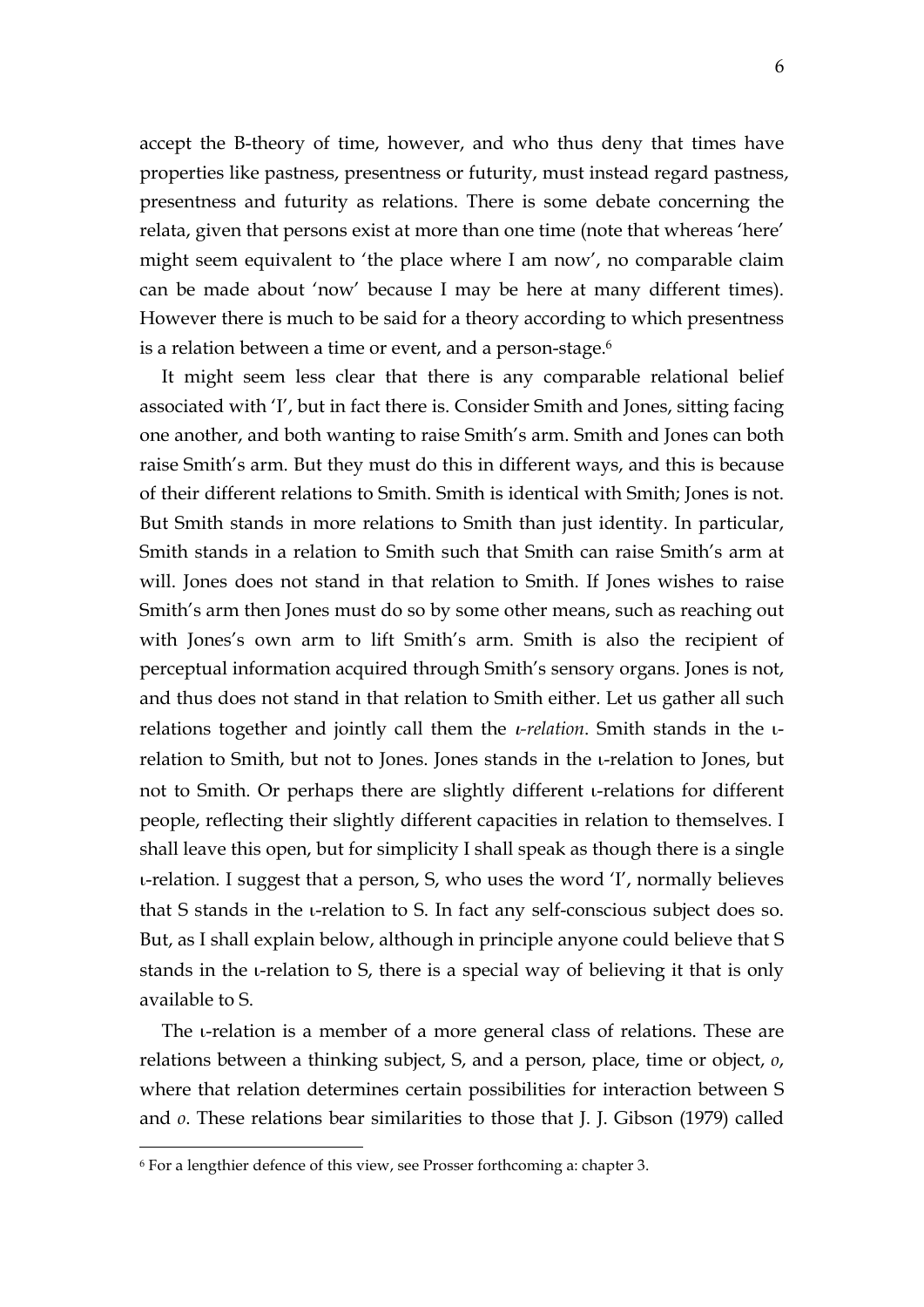*affordances*, and to reflect this I shall sometimes call them *affordance relations*. I wish to stress, however, that I am not thereby committed to any view of Gibson's and, in particular, not committed to his anti-representationalism. I am merely discussing similar relations. I should also stress that affordance relations, as I construe them, are relations: they are subject-environment relations that determine which types of subject-environment interactions are possible. They should not be thought of as the sets of actions thus determined.

The psychologically important relations associated with 'here' and 'now' are also most plausibly thought of as affordance relations, rather than spatial or temporal relations. For example, the ways in which S can act on *o* might depend on whether *o* is *near*. But arguably the 'near' relation that is relevant to S's actions is the relation that is common between a small creature one metre from an object, a large creature ten metres from an object, and a creature that lives in a computer-generated virtual environment and stands in a functionally equivalent, but non-spatial, relation to a virtual object. A similar claim can be made in the temporal case.7 If, however, this is incorrect, and the relations in question are spatial or temporal, this should not affect the argument that follows. I shall henceforth refer to the relevant relations neutrally as *subject-environment relations*, or *s-e relations* for short. S-e relations include only certain relations that determine possibilities for subjectenvironment interactions; they do not include *all* relations between a subject and an environment.

We can summarise the claims of this section in the following principle. The word 'object' is used here to mean a place, time, person or physical object, and the word 'connotation' is used in the ordinary, non-technical sense:

# *The Connotation Principle*

When a subject, S, uses an egocentric indexical term 'IND' in referring to an object *o*, S's use of 'IND' indicates that S believes that S stands in an se relation to *o*. Different indexicals connote different s-e relations.

Instead of connotations we could perhaps capture a very similar notion in terms of the built-in presuppositions of the utterance that S does or could

 <sup>7</sup> Arguments for thinking that the psychologically salient relations in spatial experience and thought are affordance relations are given in Prosser 2011; and the equivalent claim for temporal experience and thought is defended in Prosser forthcoming a: chapter 4.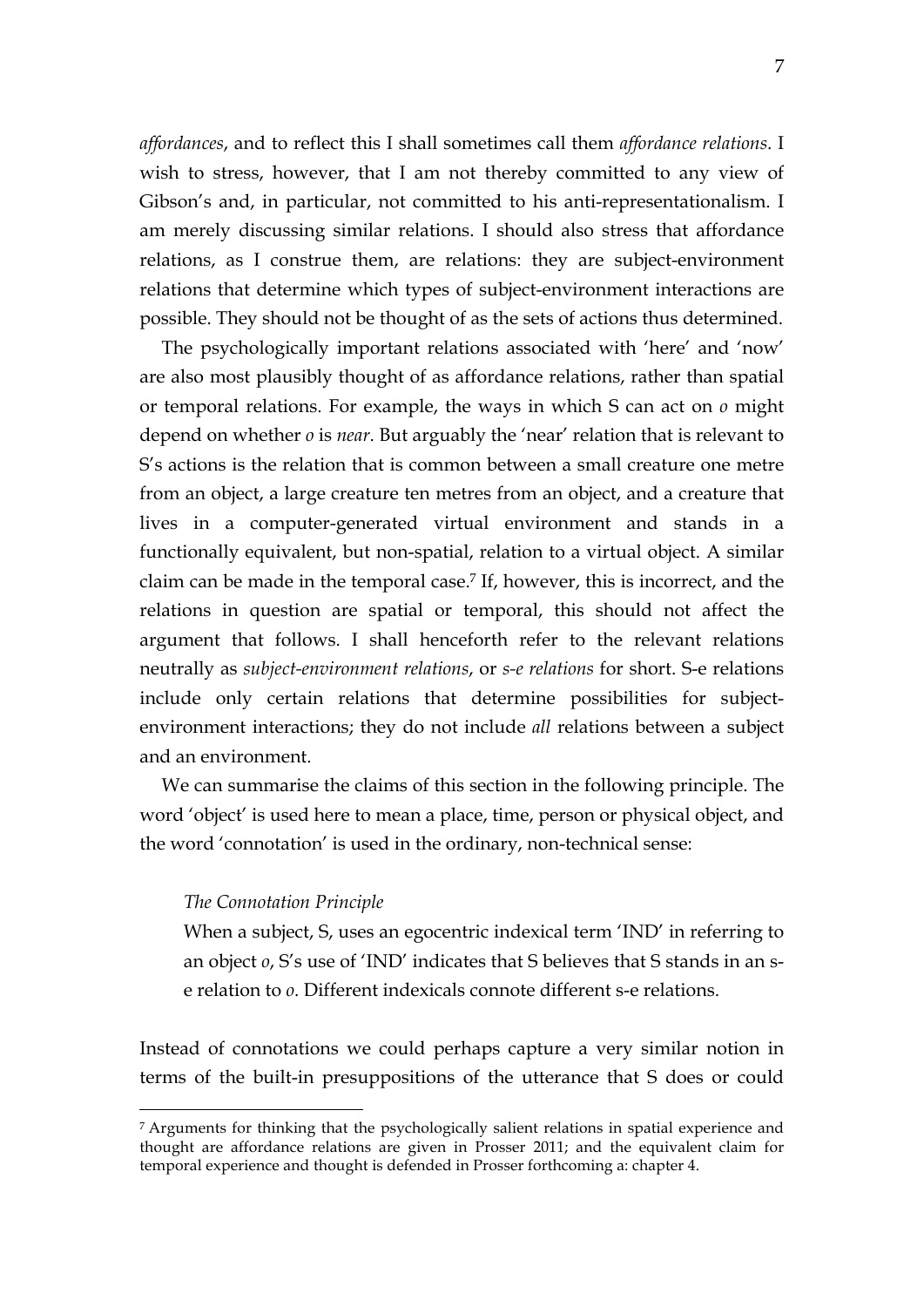make using 'IND'. What matters here is only what S believes. Note that pure demonstratives such as 'that' do not connote s-e relations, and consequently I am not claiming that 'that' is an essential indexical. It is true that when S uses 'that' in referring to a perceived object, S is often aware of s-e relations to the object due to the object's experienced location in egocentric space and time. In such cases S's awareness of the s-e relation may be essential for certain actions. But this is not always the case; one can talk, and arguably think, about a person or object that one hears, despite being unable to tell which direction the sound is coming from, and in such cases one can express one's thought using 'that'.

I think that the connotation principle is highly plausible, but in any case there are good independent reasons to accept it. For example, it offers a very simple account of the systematic differences in behaviour associated with different indexicals. One stands at a distance from location *l* and one thinks 'it rains constantly there'. Then one travels to *l*, thinking about it continuously, and one expresses a retained belief using the words 'it rains constantly here'. All else being equal, when one uses 'here' one opens one's umbrella, but when one uses 'there', one does not. This difference in actions suggests a difference in one's beliefs. Given the connotation principle, there is an obvious explanation: although one retains the belief 'it rains constantly at *l*' throughout, it is only when one uses 'here' that one also believes that *l* is hereabouts. It is this latter belief that leads one to open one's umbrella. It would be hard to account for both the retention of a belief and the difference in behaviour in any other way.8

Perhaps the suggestion that a user of an indexical term *believes* that she or he stands in the relevant s-e relation will be thought too strong. This may depend on what one builds into the notion of belief. I am assuming only a very undemanding notion of belief such that, roughly speaking, an entity can legitimately be said to believe that *p* just in case there is an explanatory

 <sup>8</sup> I give a full defence of this line of thought in Prosser 2005, and discuss its analogue for the case of thoughts shared between different speakers who are in different contexts in Prosser forthcoming b. I also discuss the significance of the connotation principle (though not under that name) for the phenomenon of *immunity to error through misidentification* in Prosser 2012. In my opinion, much philosophical confusion has resulted from attempts to account for indexical thoughts in terms of special, unstructured singular modes of presentation with unique inferential roles, instead of recognising that different indexicals are associated with different s-e relational beliefs.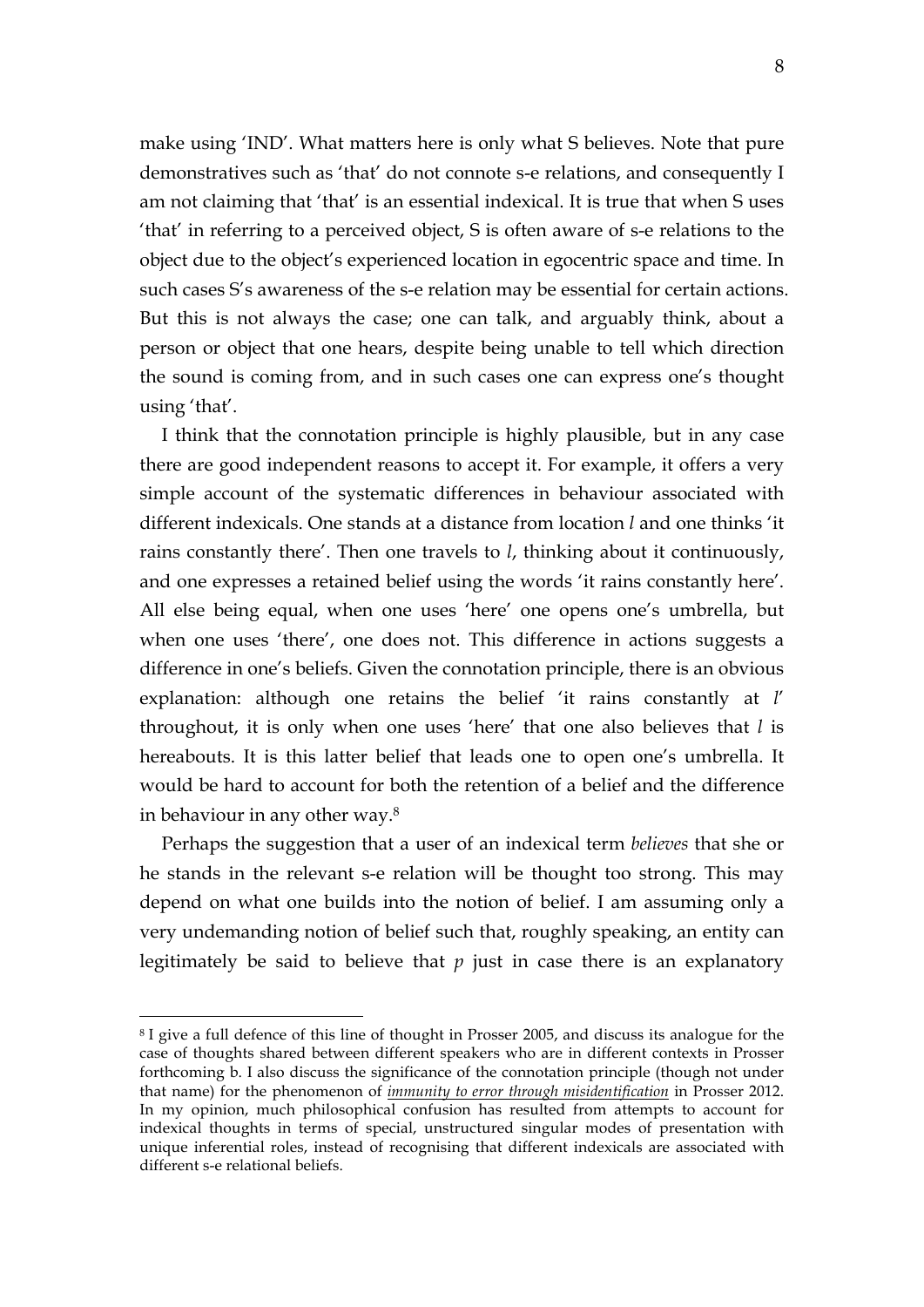advantage in making that assumption.<sup>9</sup> There are of course far more demanding notions of belief. But, as I see it, this is a terminological issue; nothing in the explanation of essential indexicals that I am about to offer depends on whether the egocentric mental states in question are properly called beliefs. I do think it plausible to maintain that it is what S believes that determines what S says, including S's choice of indexical terms, and that, consequently, in the central cases that concern us, belief is the correct notion. Having said that, I shall sometimes speak of the subject being *aware* of an s-e relation in cases where 'belief' sounds odd, such as when discussing the content of experience. This will make no difference to the argument.

#### *IV. Knowing How One Can Act*

The Connotation Principle does not, in itself, explain what makes indexicals essential. Consider David Lewis's (1979) famous example of the two gods, who know every proposition true of their world, and thus know exactly which possible world they live in. The two gods occupy two different locations within that world. They do not, however, know who or where they are; their knowledge is only expressible in non-indexical form. If a subject, S, stands in an s-e relation, R, to an object, *o*, then the gods know this, no matter who S is (even if S is one of the gods). So if, as seems plausible, the two gods are missing something that would enable them to act in their world, what is missing cannot be knowledge of the form 'S stands in relation R to *o*', for they already know all such propositions.

Lewis's gods do indeed lack something essential for action. I shall argue in subsequent sections that what they lack is a special kind of access to their s-e relations, a particular kind of epistemic perspective on one or more propositions of the form 'S stands in relation R to *o*'. Only S can stand in that perspective to that content. First, however, let us consider why mental representations of s-e relations should be thought to play an important role in action at all.

Any entity that uses its body to perform actions on its immediate environment must be sensitive to its relations to its environment; otherwise it would not be able to act in the right way. It might, however, be questioned

 <sup>9</sup> For this kind of view see Dennett 1987, 1991.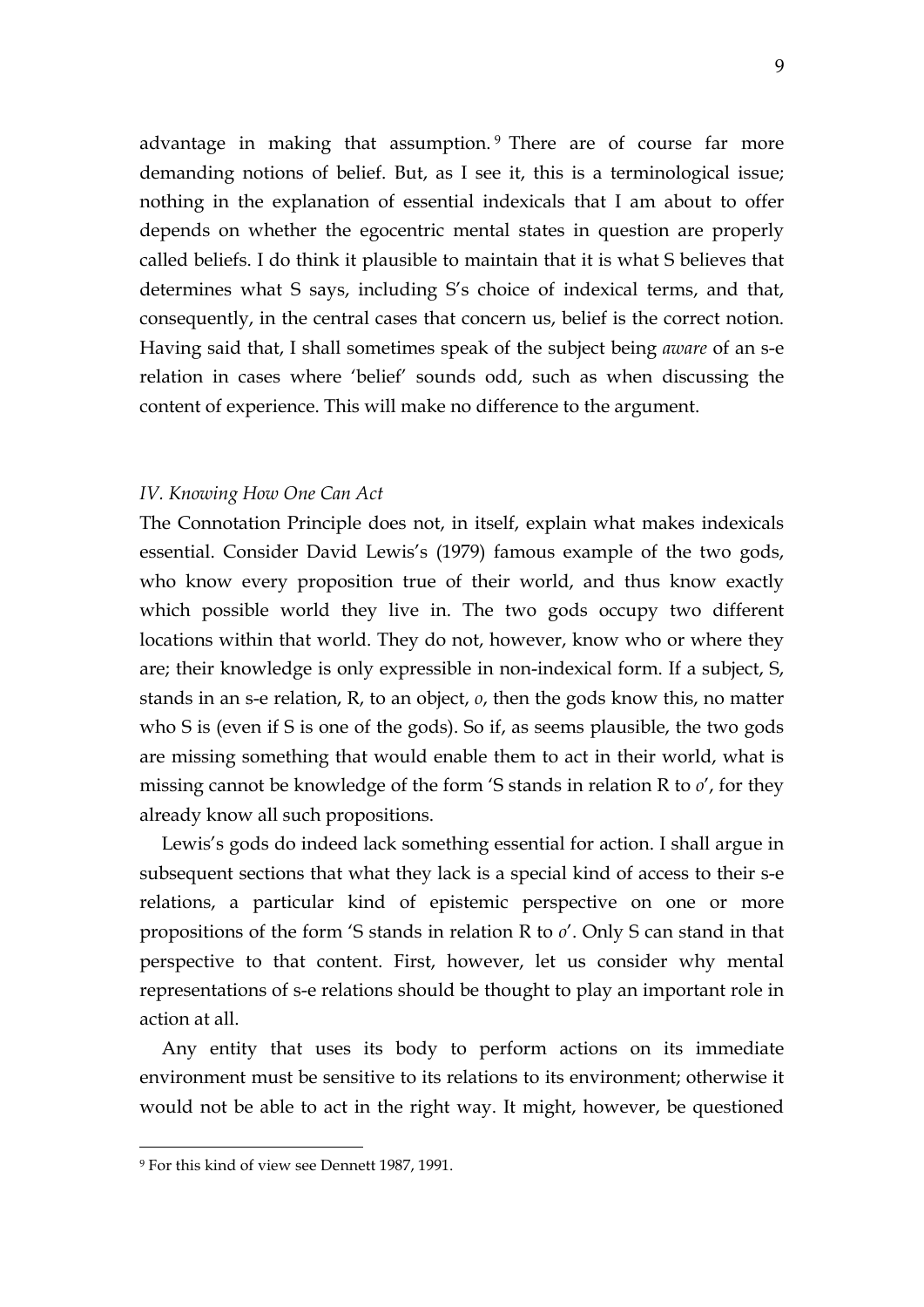whether s-e relations have an important role in the psychology of the agent. It might be suggested, for example, that such states play their role at a subpersonal level. This might seem more plausible if one does not notice that explanations can differ in how fine-grained they are. Consider, for example: I believed that I had been invited to give a talk in London, I desired to give the talk, so I travelled from St Andrews, where I live, to London. That is a perfectly good rationalising explanation of my travelling from St Andrews to London. But of course during my journey a multitude of finer-grained beliefs and desires came into play, without which I could not have made the journey. So there is a danger of moving too quickly from the possibility of explaining an action without mentioning any representations of s-e relations to the conclusion that no such representations played any role in the action.10

There may well be certain kinds of sub-personal representations that play a role in determining fine-grained bodily movements, including habitual actions and other relatively 'automatic' movements. When one reaches out to pick up an object, one typically does not consciously think about how to arrange one's fingers in order to grip the object; there is a sense in which this happens automatically. But it would be far too quick to conclude from such cases that conscious thoughts about s-e relations have no role to play in one's actions. An action, at least as I am using the word, is something that one intends to perform. When one intends to pick up an object, one typically does not intend to shape one's grip in a very specific way. But often one's intentions do place at least some constraints on how the action is performed, and this usually requires awareness of s-e relations. Moreover, one's beliefs and experiences concerning s-e relations allow one to make judgments about what kinds of actions one can perform. Can I reach that object with my left hand, or should I use my right hand? Do I need to bend down to get through that doorway? Can I get to the tennis ball before it crosses the line? Should I try to move in such a way as to receive the ball on my stronger side? The fact that such deliberations are possible shows that mental representations of s-e relations have a role in the production of many intentional actions.11

<sup>&</sup>lt;sup>10</sup> See for example Cappelen and Dever 2014, ch. 3, where an emphasis is placed on the notion of explanation.

<sup>&</sup>lt;sup>11</sup> If the 'two streams' hypothesis of Goodale and Milner 1992 is correct then many finegrained bodily movements are controlled by a processing stream quite separate from that which leads to conscious experience. But that is consistent with the possibility that the relational content of conscious experience makes it possible to know which actions one can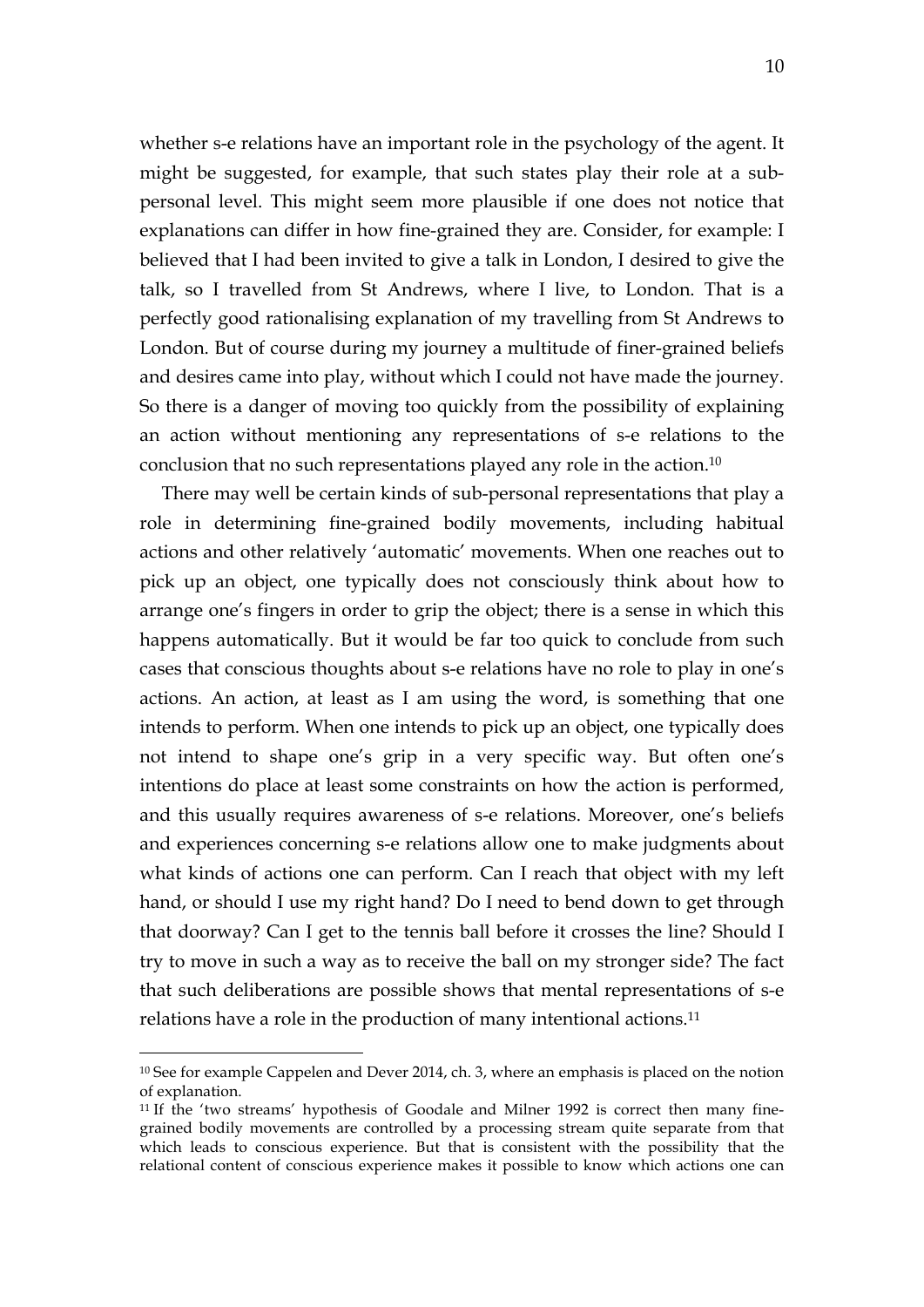If one knows the result that one wishes to achieve, but one is entirely unaware of one's s-e relations, then with enough luck one might be able to achieve the desired result by thrashing around at random. Even Lewis's two gods could do this. But action is not normally like this; one usually intends to move in more or less the way that one actually moves, at least at a coarsegrained level. But note that even if, contrary to what I have suggested, representations of s-e relations could only perform their function at a subpersonal level, the arguments of the next two sections would still show that such representations were essential for an important class of actions.

Are mental representations of s-e relations essential for all kinds of action performed by all possible agents? It is tempting to think not, on the grounds that there could be a god-like creature who acted just by specifying the desired state of affairs, without needing to specify anything about how that state of affairs would come about. We must distinguish some different cases. In the extreme case, perhaps there could be a god-like creature who did not exist in space or time, but could create the entire spatiotemporal world. But this is clearly not how human beings act, and perhaps should not be described as an action at all. Consider instead a god-like creature located in time, but not in space. Perhaps this god could be equipped with a complete linguistic representation of the world, including a name for every particular. The god would act by stating a complete description of how the world was to be at some future time, or perhaps just a description of whatever would change, much as one can specify a move in a chess game. We can also consider a god just like the previous one, but located in space as well as time. From the god's point of view everything would be the same; the desired outcome would be specified in the same way, but sometimes the god would move in such a way as to produce the desired outcome. But this movement would not be performed consciously or deliberately; from the god's point of view, it would just happen.

Perhaps such god-like actions are possible. If, moreover, they can be achieved by magic, without the need even for sub-personal representations of s-e relations, then the doctrine of the essential indexical must be restricted

<u>.</u>

perform and how one can perform them, and to form the intention to perform an action in a (fairly) specific way. This provides a partial response to Campbell's (2003) claim that conscious experience only enables the subject to select a target for action and has no role to play in guiding the action.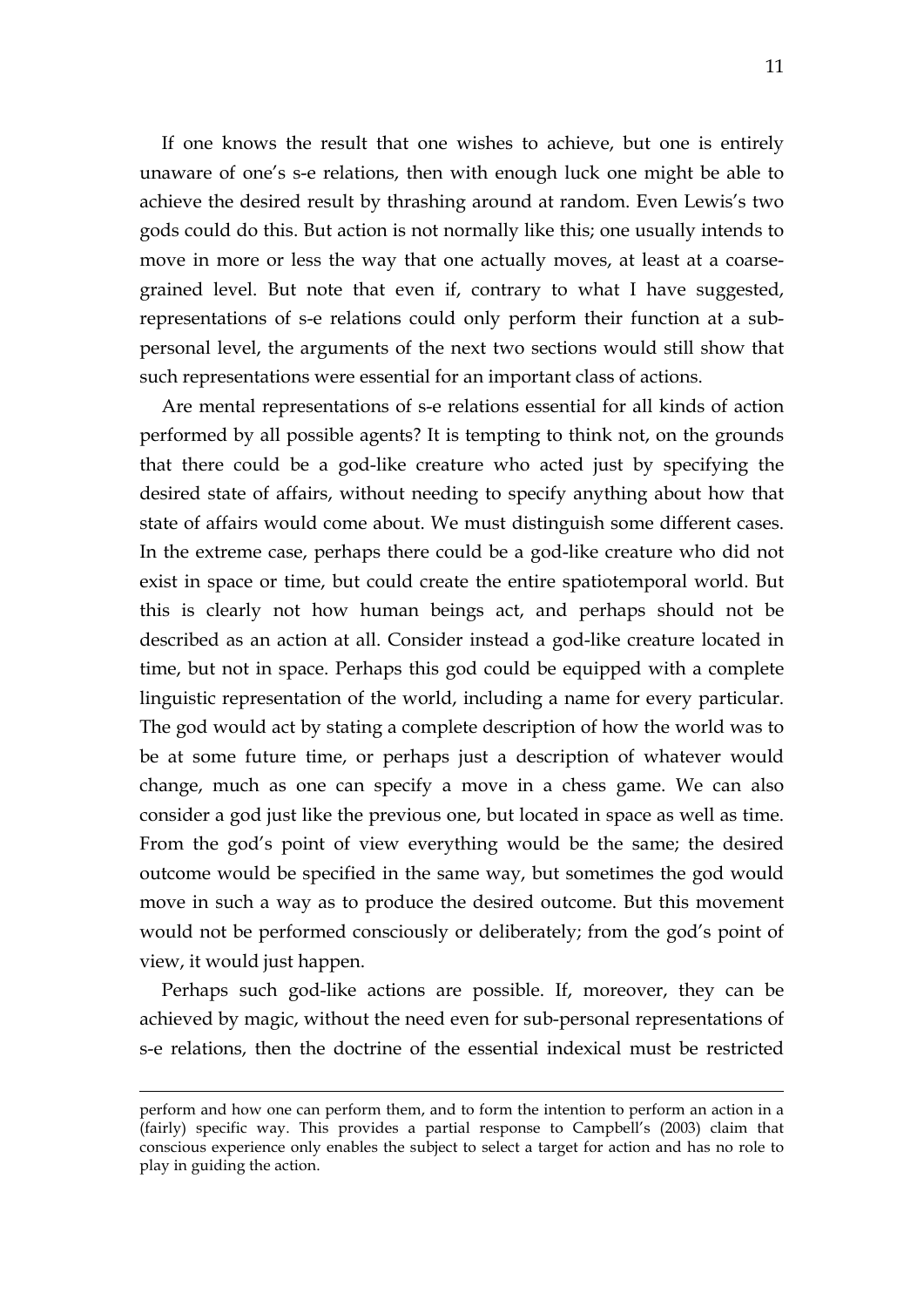such that the relevant class of actions, CA, does not include them. This would not undermine the claims that I wish to make, given that human action is not magically god-like. In humans there is a physical mechanism that controls the details of the action, and some of its workings and representational states may be sub-personal. But the argument that I shall give does not depend on any assumption that the representations of s-e relations are personal-level states. I do, however, think that there will be personal-level representations of s-e relations whenever there is a personal-level intention to perform the action in a specific way, such as reaching out with one's left hand rather than one's right hand, or making objects A and B closer together by moving A toward B rather than B toward A. (Note that this would still be true in the latter case even if the action were performed by telekinesis.12 For in order to move A toward B, rather than B toward A one would have to do more than just specify the outcome that A is close to B. One would have to intend to direct one's action upon A, rather than B. To do this, one would have to be aware of standing in different relations to A and B. One might think: 'A is such that it can be moved in *this* way [imagines the relevant act of will] whereas B is such that it can be moved in *that* way [imagines a different act of will]'. If one attempted to perform the action but one found that the wrong object moved, then one was mistaken about one's s-e relations to A and B. The possibility of error implies representation. So even in cases in which one does not use one's body to act, one must still have an awareness, and thus a mental representation, of s-e relations.)

Finally, however, one might question the very idea of god-like actions. For in the imagined scenario the god-like creature must deliberately specify the desired state of affairs with the intention that this bring about that state of affairs. Whatever form this took, it would be an action, and it might be argued that there would have to be at least a minimal awareness of an s-e relation – in this case, presumably, an ι-relation – in order for that action to be performed.

So far I have argued that an awareness of s-e relations is necessary for all action, or at least all human action. But, as the case of Lewis's two gods shows, being aware that S stands in relation R to *o* is not sufficient to allow S to act on *o*. In the next two sections I explain what is missing.

 <sup>12</sup> Telekinesis is mentioned by Millikan (1990, p. 727) in her argument against essential indexicality.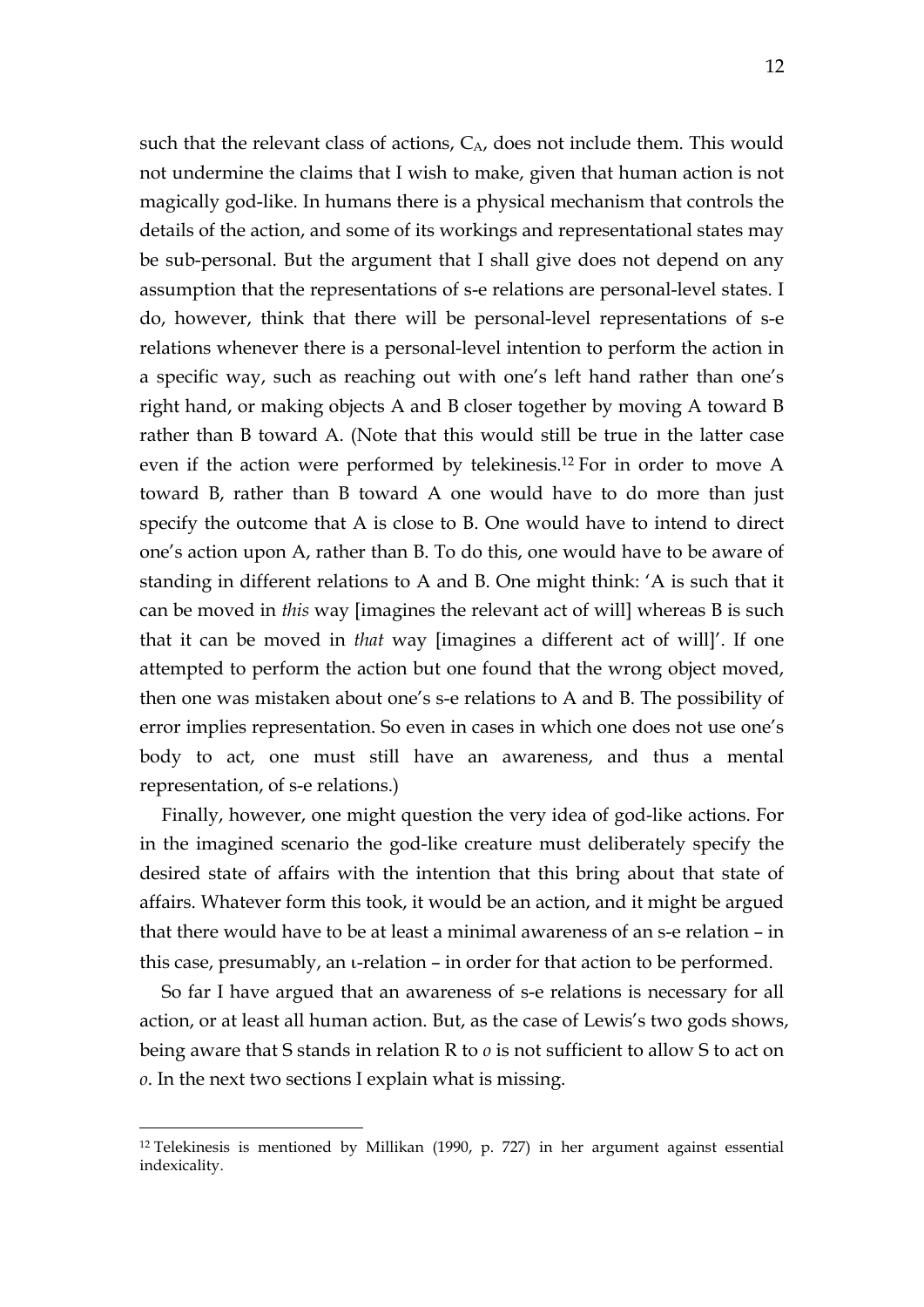#### *V. First-Person Redundancy*

Imagine a creature, C, living in a one-dimensional world consisting of a single line of space. The creature eats Os, which are objects of a certain kind that it finds along the line. C captures these objects by performing an action (extending its tongue, perhaps) just when an O is one metre away from it. Now, normally if any creature other than C wished to be able to react just when an O was one metre from C, it would need to detect two things: the location of the O, and the location of C. In principle there could of course be a creature with direct conscious awareness of the distance between C and an O due to having some special kind of direct access to that parameter (by literally seeing the world through C's eyes, for example). But this would not be the normal case for creatures that perceived their environments in anything like the way that humans do.

C stands in a special epistemic relation to the distance between C and an O, however. All that C needs to do is to react when an O is *one metre away*. C could, for example, have a form of echolocation that caused C to react just when the return time for the echoes dropped to a certain level, indicating that an O was one metre away. In other words, C need only be sensitive to one distance parameter, instead of having to compute that parameter from the two parameters that specify the positions of C and the O. This single parameter would also be sufficient for C to control C's actions. Suppose, for example, that C had the capacity to eat Os at different distances by adjusting C's actions in some way (C could extend its tongue different distances, for example). Again, only a single parameter would be required.

Suppose that C did in fact perceive C due to a reflection or refraction of some kind. This would make no difference to C's interactions with Os. C would still need to respond to only one parameter, represented directly in experience, in order to interact with the Os. Any experiential representation of C would therefore be redundant in C's interactions with Os. This would be equally true of C's beliefs. C might believe that there was an O at a certain distance, and react accordingly, even if C did not perceive the O. Again, only one parameter need be involved in this. If C's mental state represented C this would be redundant, whereas C's representations of the Os would not be. I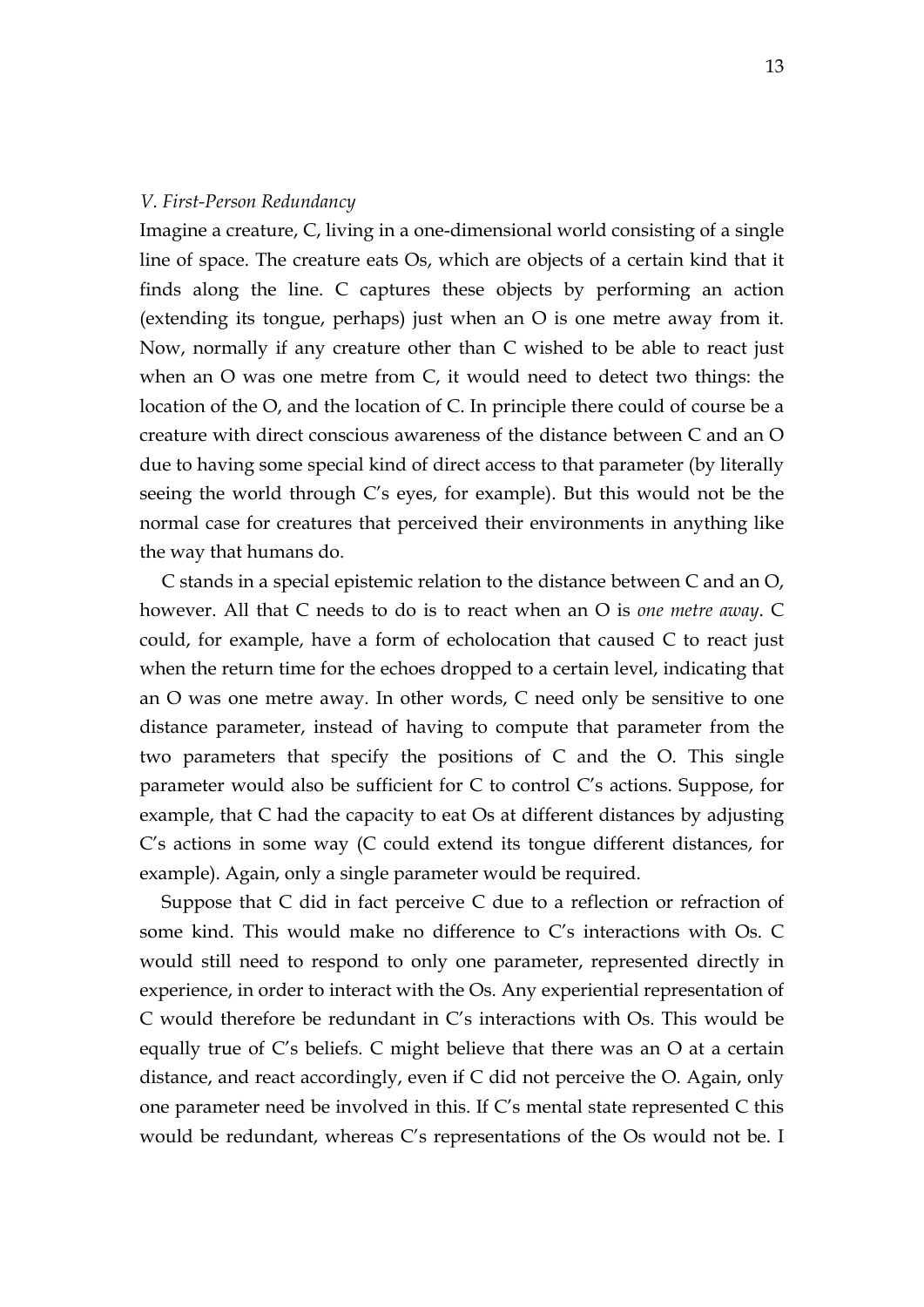shall hence say that C's representation of the spatial relation between C and an O is *first-person redundant*.

It seems clear that humans make frequent use of the same kind of epistemological short cut, which is possible in certain cases in which the subject is one of the relata in an s-e relation. When I reach out to touch an object, I need only perceive that the object is nearby and to the left (say); I do not need to compare the location or orientation of the object with my own. Similarly, when I remember an event, I do not have to take account of my own location in time in order to judge how long ago the event occurred (at least in those cases in which I have a sense of whether the event was recent, a long time ago, etc.) The point generalises to many other s-e relations, including some that are not associated with the standard egocentric indexicals 'I', 'here' and 'now'. Consider a relational use of 'heavy' such that if you are stronger than me then some objects that are heavy for me are not heavy for you. This is what John Campbell (1994, pp. 41-46) has called a *causal indexical*. 'Heavy', used in this way, denotes an s-e relation. This s-e relation can be represented first-person-redundantly. When one feels the weight of an object one can judge whether it is heavy without having to compare its weight with one's own causal powers; whereas one would have to make that kind of comparison in order to judge whether the object was heavy for someone else.

I should make a few remarks about the relation between first-person redundancy and the notion that in some cases the thinking or perceiving subject is an *unarticulated constituent* of the thought or experience. The notion of an unarticulated constituent was made prominent by John Perry (1986), who described a fictional place called Z-land in which the inhabitants spend their entire lives in the same place. They do not even think about other places. Consequently they have no use for words like 'here'. Instead of saying 'it is raining here now', they just say 'it is raining now'. Perry suggests that the same could be true for the Z-landers' thoughts. They speak, and even think, as though rain were a one-place predicate of times. Yet when they say, or think, that it is raining now, this is true if and only if it is raining in Z-land now. Z-land is thus an unarticulated constituent of the proposition expressed. Similarly, if a Z-lander had made the same claim at time *t* in another place, *l*, the truth condition would have been that it is raining in *l* at time *t*. In principle the idea can also be applied to cases in which it is the thinking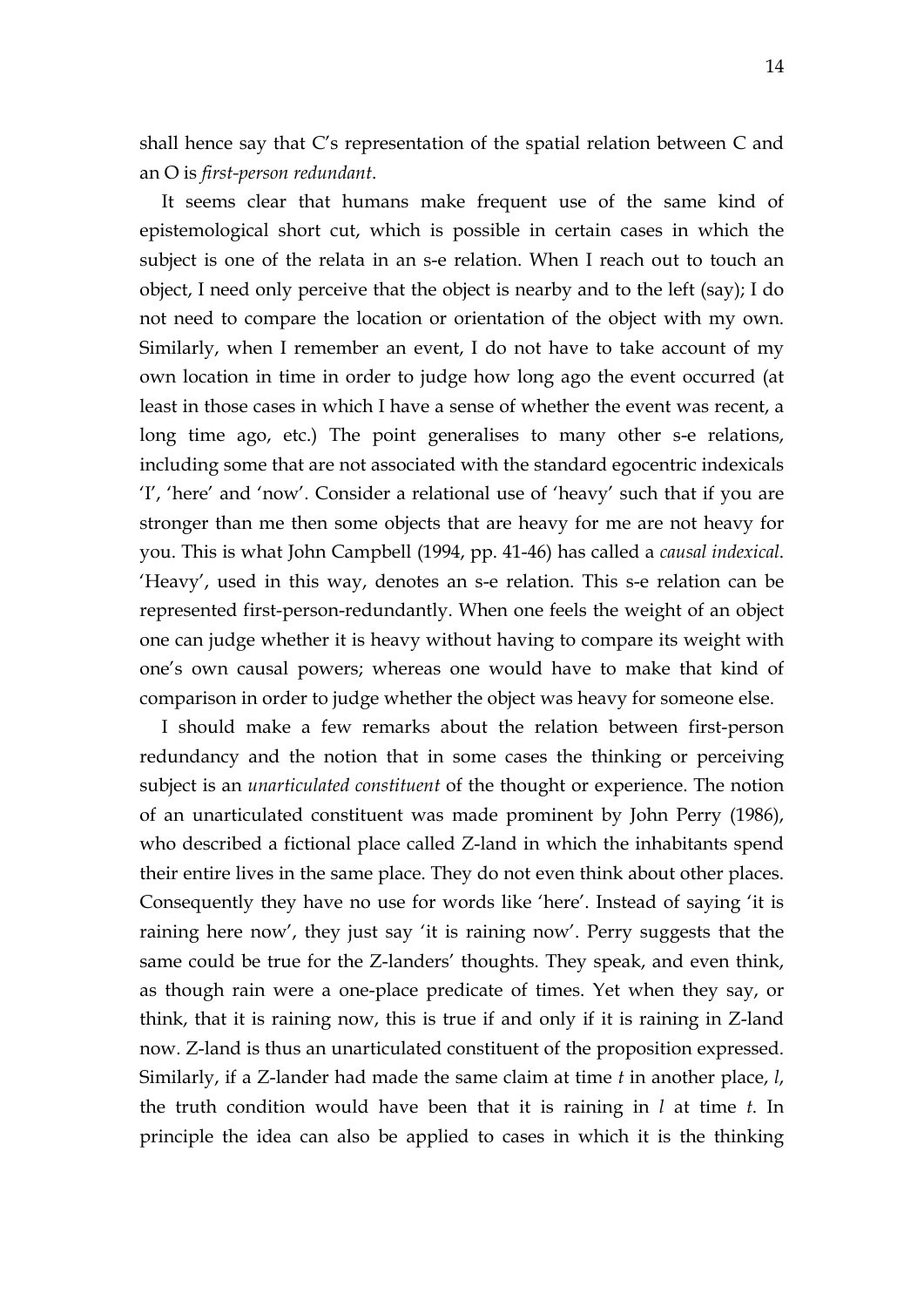subject that is unarticulated. I may, for example, say or think that object *o* is near to me by saying, or thinking, '*o* is near'. If I am person S, then what I say is true if and only if *o* is near to S. Others have subsequently made similar claims.13

It is easy enough to make sense of the idea of an unarticulated constituent in language; it arises whenever a syntactically *n*-place predicate is used in dealing with what is in fact an  $n+1$ -place relation. But it is less clear how this notion could be applied to thought, and still less clear how it could apply to experience. Perhaps thought has a language-like syntax, though this is a controversial issue. But presumably no one thinks that experience has a syntax of this kind. So the claim that the experiencing subject is an unarticulated constituent of the content of an experience cannot be understood syntactically. A natural next thought might be to appeal to phenomenology; an object is not an articulated constituent of the content of an experience unless there is an element of the phenomenology that represents it. Unfortunately, however, this leaves it unclear what we should say about cases of *amodal completion*, in which an occluded part of an object is arguably present in the experience. Consider the common example of a cat seen behind railings; one's visual experience seems to include the whole cat, yet only parts of the cat are visible. It might be argued that the phenomenology of the experience includes the whole cat, and merely fails to represent the surface properties of those parts of the cat that are occluded. So perhaps a comparable claim could be made about the presence of the subject in experience.14

Perhaps the nearest equivalent to the notion of an unarticulated subject in experience is first-person redundancy itself. For it appears to be a general truth that in order to judge that an *n*-place predicate applies, one requires *n* pieces of information. To judge that A is tall, I just need to know A's height – one piece of information. To judge that A is taller than B, I need to know A's height and B's height – two pieces of information. This still works where there

 <sup>13</sup> In particular, John Campbell (1994, 2002) and Sydney Shoemaker (1994) have both suggested that the egocentric content of experience is of this 'monadic' form.

<sup>14</sup> John Schwenkler (2014) makes precisely this claim. Schwenkler argues that the subject must, in fact, be represented in experience, or there could be no phenomenological difference between one's own motion and the motion of objects around one. I think there may be a reply to Schwenkler's argument, though it is hard to be certain until it is made clear just what it takes for the subject to be an articulated constituent of the experience. In any case, Schwenkler's argument does not appear to threaten the notion of first-person redundancy, which is all we need for present purposes.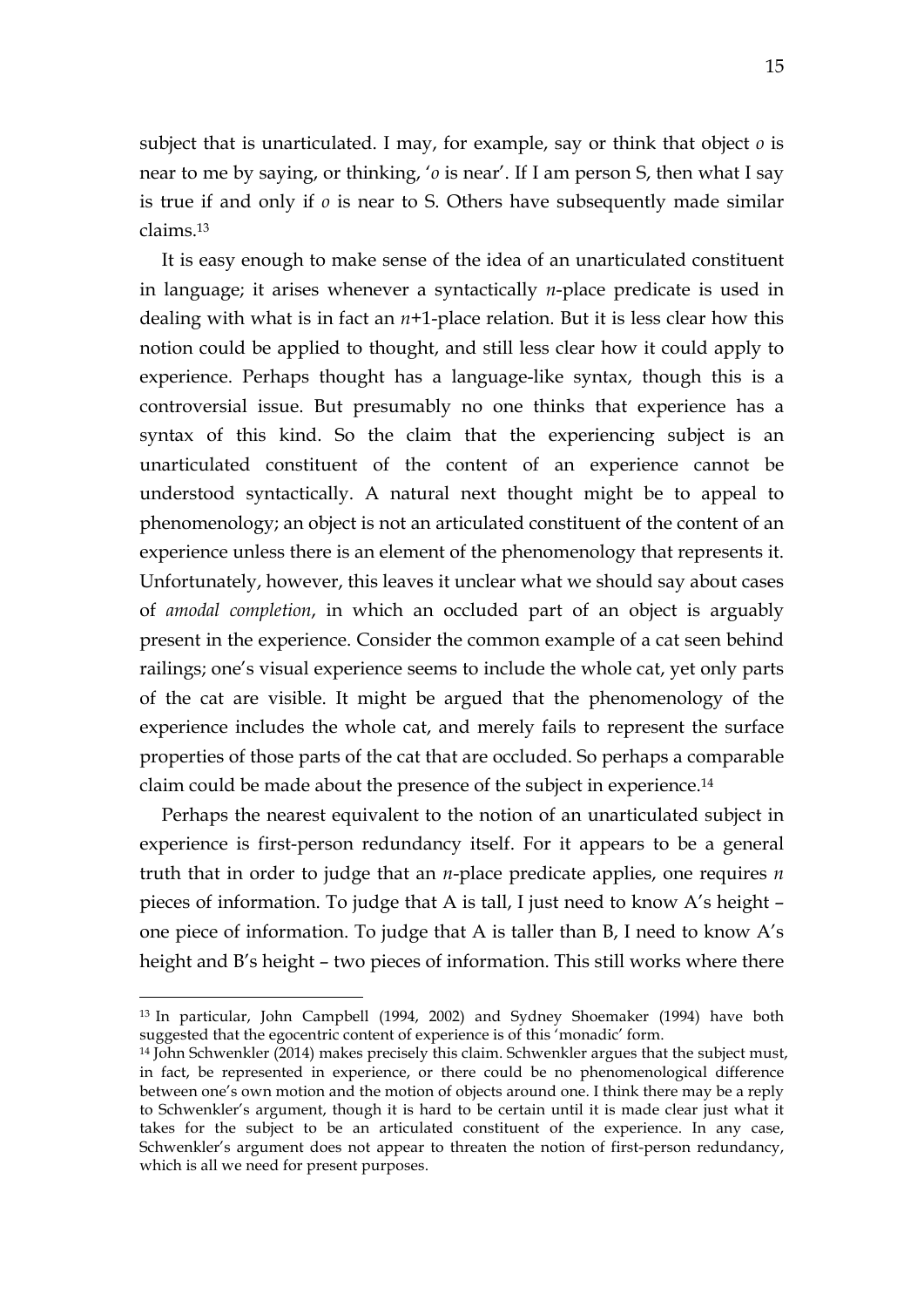is first-person redundancy. For example, in order to judge that Smith is near, I need only one piece of information (how far away Smith is). In the equivalent non-redundant case, in order to judge that Smith is near to S I need two pieces of information (the location of S and the location of Smith). I shall not attempt to say precisely what is meant by a 'piece' of information, but I think it is clear enough that some such claim is correct. Perhaps, then, the notion of firstperson redundancy is itself the nearest equivalent to the linguistic notion of an unarticulated constituent that can be meaningfully applied to experience.

#### *VI. Why First-Person Redundancy is Essential*

I argued in section IV that in order to act on object *o* (where 'object' is construed broadly, to include places, times and persons as well as physical objects) one must be aware of one's s-e relations to *o*; otherwise, one would not know which actions one could perform, or how to go about performing them. But this cannot be the whole story, given that Lewis's two gods know every true proposition expressed in non-indexical form, and thus know every proposition of the form 'S stands in relation R to *o*', but still lack something. Knowing how to act is not the same as knowing how S can act, even if I am in fact S. Ordinary knowledge that S stands in an s-e relation R to *o* gives me the right information, but it does not give it to me in the right form. Instead, for information about my s-e relations to enable me to act, their representation must be first-person redundant. 15

This can be shown by a simple regress argument. Let 'R(S, *o*)' stand for 'S stands in relation R to *o*', where the representation of S is non-redundant. Let 'R({S}, *o*)' be a first-person redundant representation with the same semantic content. Thus, if I am S, then in the ordinary case in which I act on *o* I have a first-person redundant mental representation of the form R1({S}, *o*) (I might verbalise this as '*o* is to the left', for example). But suppose instead that this representation were non-redundant, that is, R1(S, *o*) ('*o* is to S's left') . Then I would be in the same representational state, and the same epistemic situation, as anyone else who wanted to make a person S act on an object *o*. I would need to do so by acting on S. Given the arguments above, however, in order

<sup>&</sup>lt;sup>15</sup> It is implicit in the preceding sentences that the notion of first-person redundancy may also hold the key to understanding the distinction between knowing how and knowing that. I intend to elaborate on this in future work.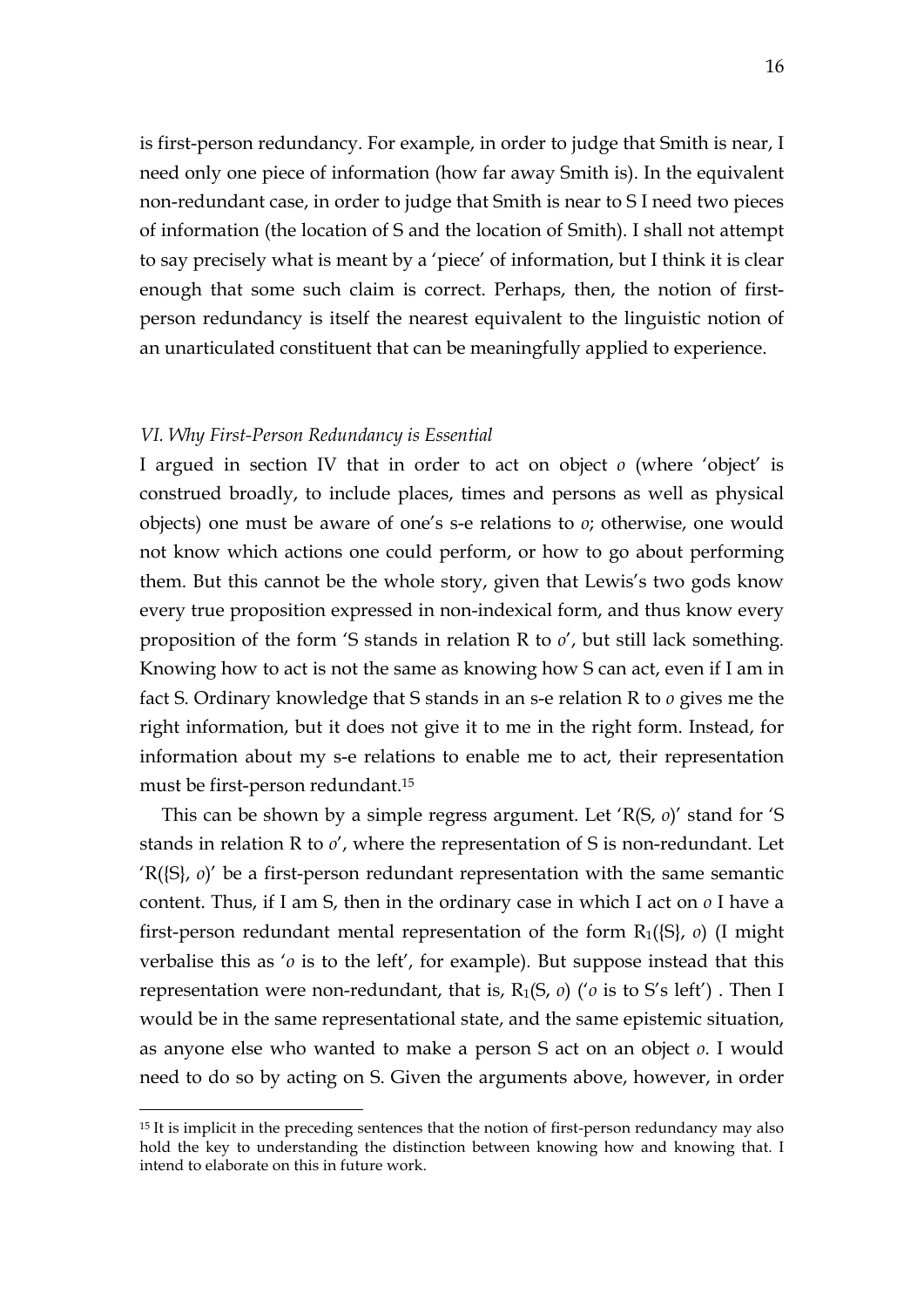to act on S I would need a mental representation of some appropriate s-e relation,  $R_2$ , that I stood in to S. To act in this way would be rather unnatural  $-$ I do not normally act on other objects by first acting on myself, to make myself move in the right way relative to the object. But perhaps there are cases in which this is possible, or even necessary.16

So, given that I am S, the mental representation required for my action upon myself (and thus to act indirectly upon *o*) would be either of the form  $R_2(S_i, S)$  or of the form  $R_2(S, S)$ . But if it were the latter then I would be in the same representational state, and the same epistemic situation, as anyone else who wanted to make a person S act on upon S. I would thus need a further representation of another s-e relation, R3, between myself and S. This would be either  $R_3({S}, S)$  or  $R_3(S, S)$ . Clearly the iterations will continue until a firstperson redundant representation is reached. I therefore conclude that no action (or at least no action in  $C_A$ ) is possible without a mental representation that is first-person redundant.17

#### *VII. Why Indexicals?*

There is nothing in the account that I have put forward to suggest that indexicality *per se* makes indexicals essential.18 But consider again the notion of the unarticulated subject, discussed above, which I have suggested is closely related to the notion of first-person redundancy. Would an unarticulated subject involve a kind of indexicality, suggesting that indexicality itself is essential for action after all? The thought would be that experiences, and perhaps other mental states, have incomplete contents of the form '\_ stands in R to *o*', and that when these contents are entertained by different subjects they form different complete propositions. Thus when Smith and Jones are in identical internal states, Smith's state determines the

 <sup>16</sup> The case of Ian Waterman (described in Cole 1995) may illustrate something of the difficulty in acting on another object by deliberately acting on oneself. At the age of 19 Waterman lost all sense of touch and proprioception from the neck down, but was not paralysed. He was able to compensate to some degree, but with great difficulty, by using vision to tell him the configuration of his limbs. Perhaps Waterman is an example of someone who lacks the usual awareness of certain s-e relations to his own body.

<sup>&</sup>lt;sup>17</sup> Other philosophers have suggested that there was some kind of infinite regress associated with the first-person. See for example Ryle 1949, pp. 186-9, and also Merleau-Ponty 1962, pp. 104-5. While not the same, I think there are connections with the regress described above. Such arguments shed much light on the Humean 'elusiveness' of the self.

<sup>&</sup>lt;sup>18</sup> The next two paragraphs are influenced by Cappelen and Dever 2014, ch. 8.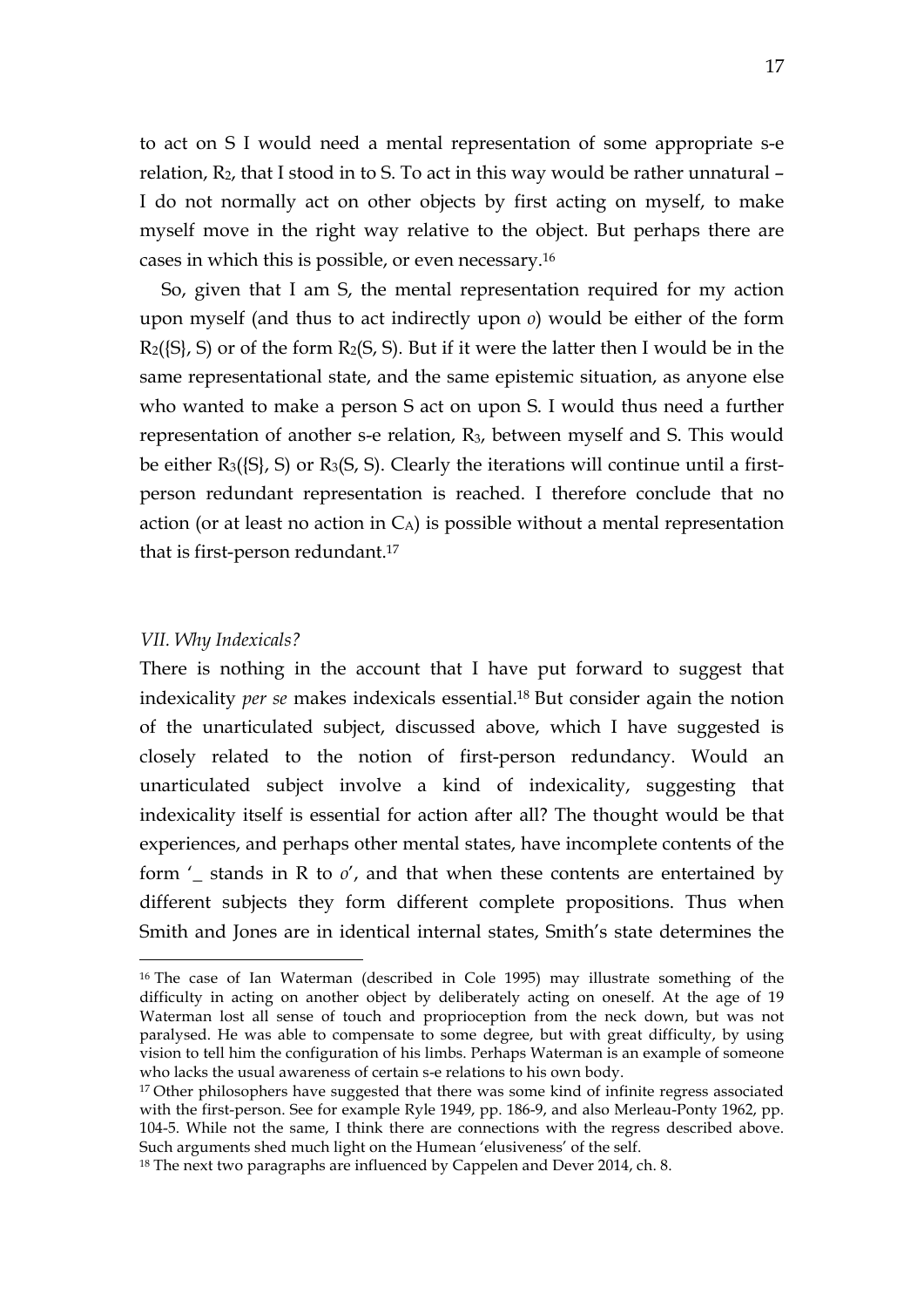content 'Smith stands in R to *o*', while Jones's state determines the content 'Jones stands in R to *o*'.

This, however, is not indexicality. Smith and Jones have in common that their mental states represent each of them as being an x such that x stands in R to *o*. But an indexical is an element of the vehicle whose semantic value varies systematically with context. Nothing that has been said suggests that there is any such indexical element involved in the representations of Smith or Jones's relations to *o*. Perhaps this kind of error is made more tempting by a common conflation of egocentricity with indexicality. Words like 'left', 'right', 'up', 'down', and 'near' are egocentric in that they capture relations between a person and the person's environment. But unlike 'I', 'here' and 'now', they are not indexicals. Their semantic values do not vary systematically with context according to token-reflexive rules.

Lewis (1979) argued that essential indexical content was *de se* content, which he argued could be characterised in terms of sets of centred worlds, or in terms of properties that are self-ascribed. Cappelen and Dever (2014, ch. 5) make a convincing case that any centred worlds content can be expressed as a structured proposition, and therefore that there is nothing about centred worlds content *per se* that could explain essential indexicality. Instead, they argue, all of the work in Lewis's account is being done by the notion of selfascription, yet this notion is not given an adequate explanation.

I can accept all of this. But the notion of first-person redundancy may be a distant cousin of the Lewisian notion of self-ascription. First-person redundancy involves a content that is about oneself, but judging that it obtains does not require an explicit awareness of oneself. According to Lewis, *all* belief is self-ascription, for even the belief that grass is green amounts to the self-ascription of the property of being in a world where grass is green. I do not need to make any corresponding claim. My claims concern only a special category of egocentric mental representation indicated (but not expressed) by the use of indexicals. So my account is compatible with a standard account of belief as a propositional attitude, an epistemic relation to a complete propositional content.

So why is there any connection with indexicals at all? The answer is that the references of indexicals such as 'I', 'here' and 'now' are governed by token-reflexive rules that match up closely with s-e relations. A token of 'here'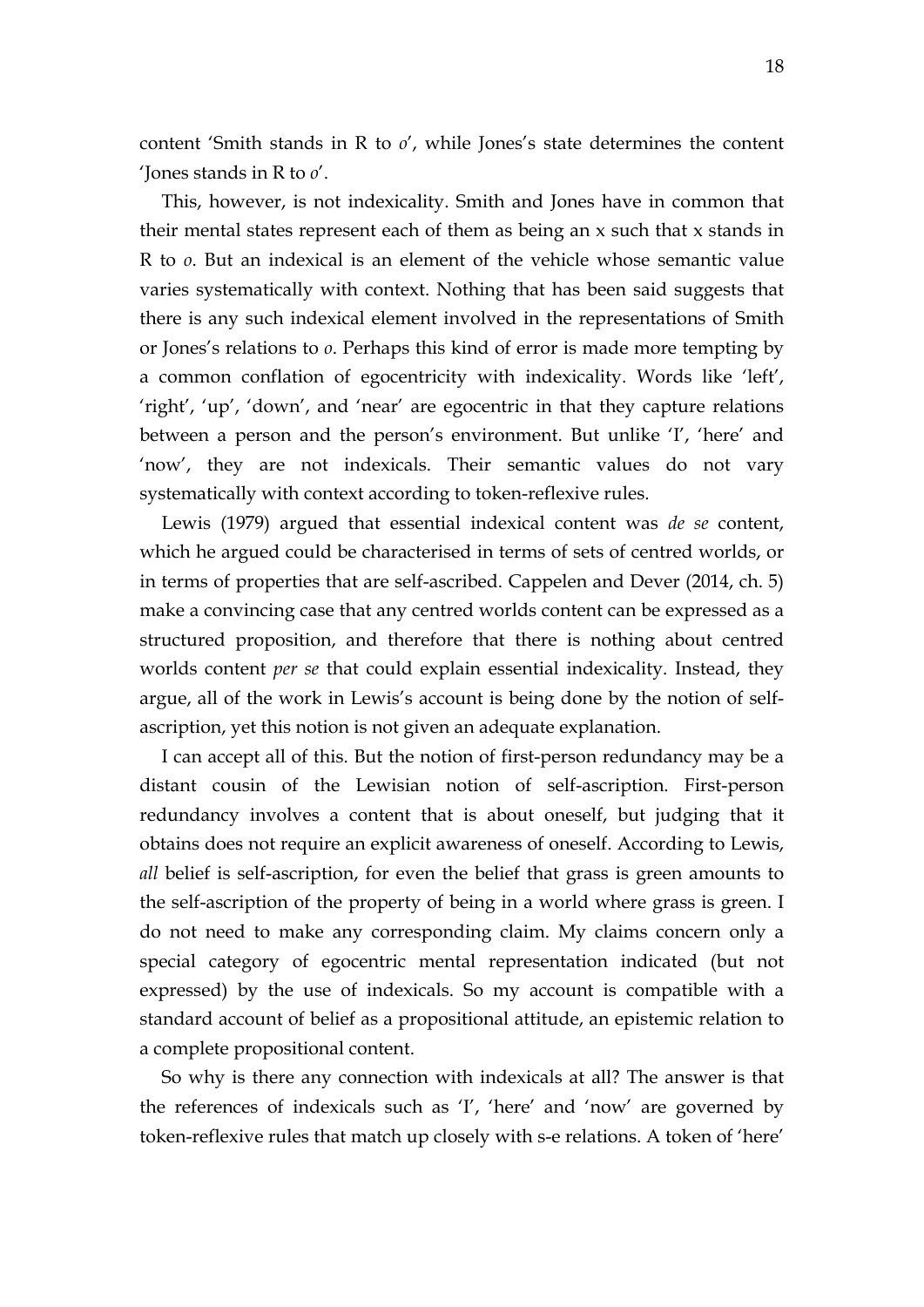stands for the place in which it is uttered. Because the thinking subject is the speaker of the utterance, when I utter 'here' I am located at the place referred to by 'here'. So a use of 'here' connotes a relation between the subject and the placed referred to by 'here'. The same goes for other indexicals. The doctrine of the essential indexical should therefore be understood as the view that the mental states that are essential for action match up with uses of indexicals. But indexicality *per se* has nothing to do with being essential for action. We could have done without indexicals; but we could not have done without the non-indexical first-person redundant mental states whose presence they indicate.

Given the arguments thus far, we can rewrite the doctrine of the essential indexical in an expanded form, as follows:

# *The Doctrine of the Essential Indexical\**

There is a class of actions,  $C_A$  (perhaps only the non god-like actions, or perhaps all actions), such that no action in  $C_A$  can be performed by an agent who lacks a first-person redundant mental state of the kind normally indicated by the use of an egocentric indexical.

#### *VIII. First-Person Redundancy and The Explanatory Gap*

I believe that the notion of first-person redundancy is important for issues beyond the explanation of essential indexicality. I shall end with a very brief discussion of one such issue, concerning what has come to be known as the *explanatory gap*. This refers to the apparent difficulty of explaining phenomenal consciousness in terms of physical processes, or of gaining knowledge of phenomenal consciousness just through knowledge of physical processes, no matter how complete. <sup>19</sup> To defend a materialist theory of the mental, one must explain, in materialistically acceptable terms, why there is an explanatory gap.

Thomas Nagel (1974) offered a possible explanation in terms of different perspectives on the world; for example, neuroscience gives us a public, thirdperson description of brain activity, but the conscious subject experiences this

<sup>&</sup>lt;sup>19</sup> The expression 'explanatory gap' was first coined by Joseph Levine (1983). The apparent gap between knowledge of the physical facts and knowledge of the phenomenological facts was of course argued for by Thomas Nagel (1974) and Frank Jackson (1982).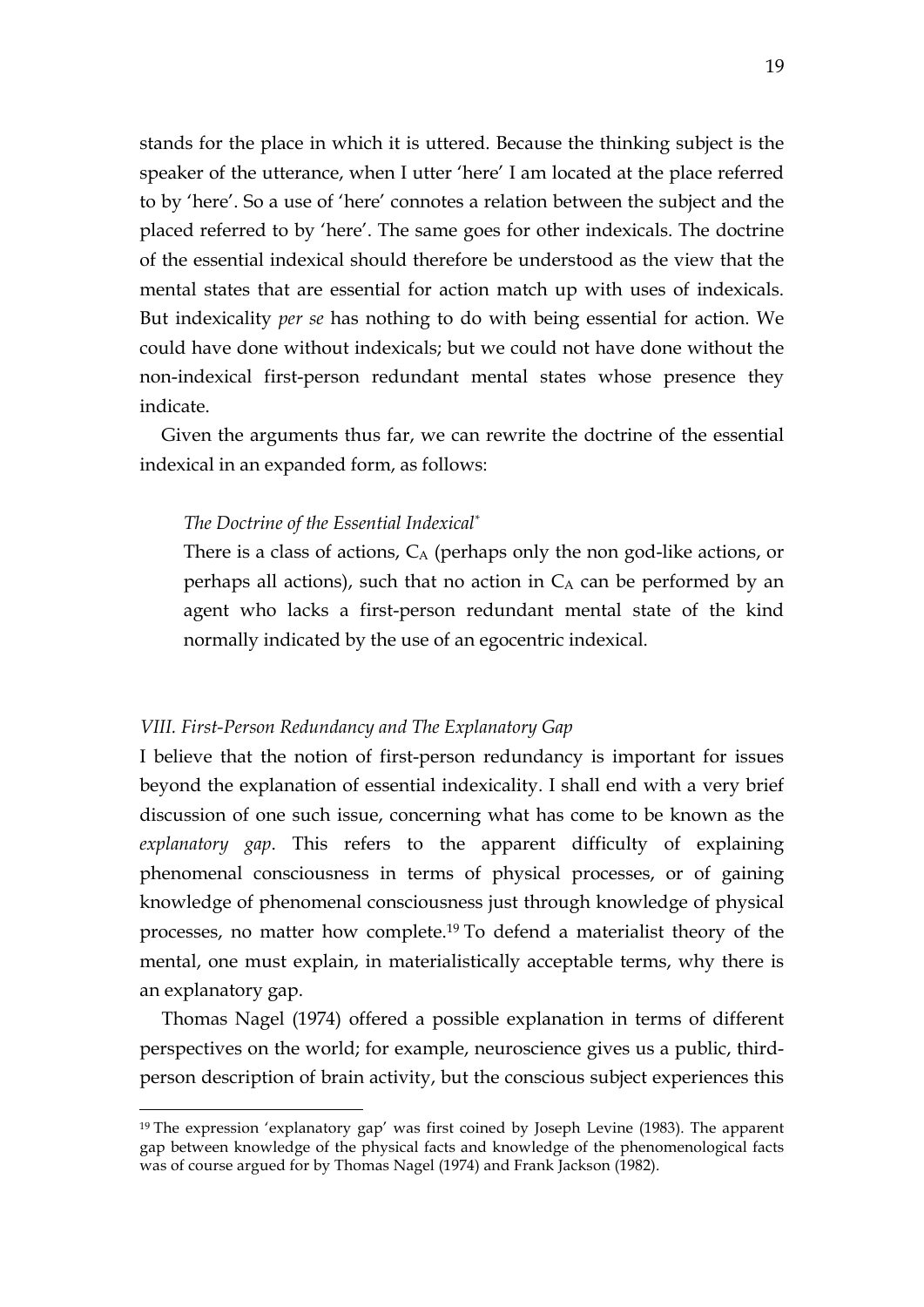same activity from a first-person point of view. We can use the notion of firstperson redundancy to define a more precise notion of perspective that can be put to a similar use. Let a representational state be a *first-person representation*, or a representation *from the first-person perspective*, if and only if it is firstperson redundant; otherwise let it be a *third-person representation*, or a representation *from the third-person perspective*. So, for example, when I see S standing in front of *o* (by seeing myself and *o* in a mirror, for example), I have a third-person representation R(S, *o*). It is the kind of representational state that others can share. But when I see *o* in front of me in the normal way – or just *o in front*, as I might say – then I have a first-person representation, R({S}, *o*), of my relation to *o*. Only I can be in that state. Both mental states represent the same state of affairs. But possession of the third-person representation does not suffice to give me the first-person representation (or vice versa). There is no simple translation procedure that automatically gets me from one to the other, for the difference between the first and third-person perspectives is a difference of epistemic perspective on the same content.

Now, suppose that all conscious experiences had representational contents, and that all were first-person redundant. This could be the case if the phenomenal character of any conscious experience represented an s-e relation – a view that I think is independently plausible.20 In that case, a conscious experience would give one a first-person representation of a state of affairs that could also be represented from the third-person perspective. Thus Mary (the colour vision scientist from Jackson 1982, who knows all the physical facts but has never experienced colour) would know about all states of affairs from the third-person perspective. So she might know, for example, that Mary stands in an s-e relation, Rred, to *o*, where *o* is a red object. This would be thirdperson knowledge, accessible to everyone. But she would never have entertained this content from the first-person perspective. And, if this line of thought is correct, then that is why Mary does not know what it is like to see something red until she has the experience. For to know what it is like to see something red requires either that one currently see something red, or that one is able to simulate the experience of something red, and Mary can do neither, prior to her first experience of red. For both of these would involve

<sup>&</sup>lt;sup>20</sup> I argue for this view for spatial experience in Prosser 2011 and for temporal experience in Prosser forthcoming a: chapter 4. I hope to defend the more general view, that all conscious experiences are first-person redundant representations of s-e relations, in future work.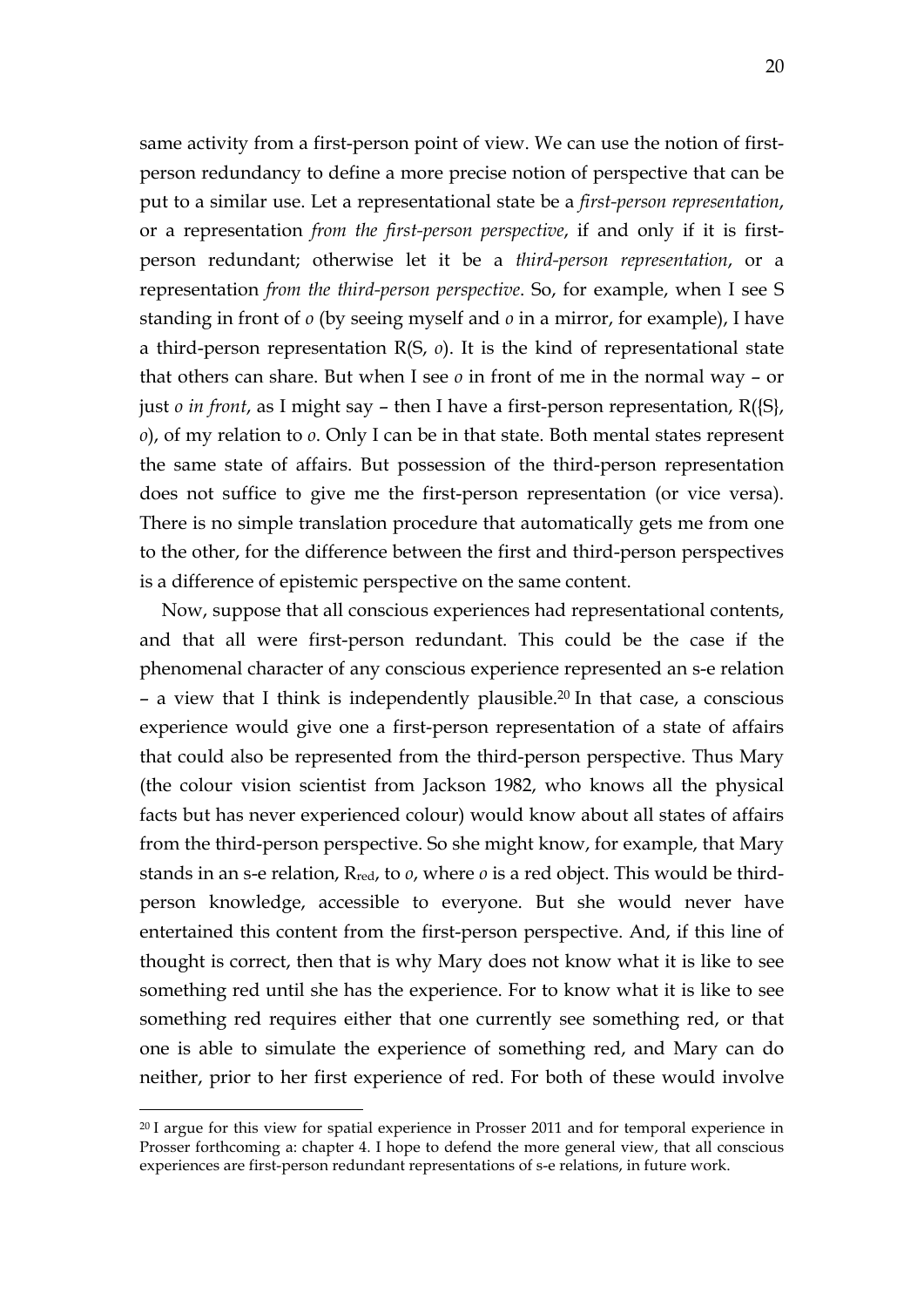first-person redundant mental states, as described above. This, I suggest, is what Mary lacks, prior to her first experience of red.

Clearly much more must be said to turn the brief outline given in this section into a complete account. I leave this for further work.<sup>21</sup>

*Department of Philosophy Edgecliffe, The Scores University of St Andrews Fife, KY16 9AR*

*sjp7@st-andrews.ac.uk*

## *Bibliography*

Campbell, John 1994: *Past, Space and Self*. Cambridge, MA/London: MIT Press.

- Campbell, John 2002: *Reference and Consciousness*. Oxford: Oxford University Press.
- Campbell, John 2003: 'The Role of Demonstratives in Action-Explanation'. In J. Roessler and N. Eilan (eds.), *Agency and Self-Awareness*. Oxford: Oxford University Press, pp. 150-164.
- Cappelen, Herman, and Dever, Josh 2014: *The Inessential Indexical: On the Philosophical Insignificance of Perspective and the First Person*. Oxford: Oxford University Press.
- Castañeda, Héctor-Neri 1966: '"He": A Study in the Logic of Self-Consciousness'. *Ratio*, 8, pp. 130-157.
- Castañeda, Héctor-Neri 1967: 'Indicators and Quasi-Indicators'. *American Philosophical Quarterly*, 4, pp. 85–100.
- Castañeda, Héctor-Neri 1969: 'On the Phenomeno-Logic of the I'. *Proceedings of the 14th International Congress of Philosophy, iii*. Vienna: University of Vienna, pp. 260-266. Reprinted in Q. Cassam (ed.), *Self-Knowledge*. Oxford: Oxford University Press, 1994.

 <sup>21</sup> I would like to thank audiences in St Andrews, Paris, Donostia and London for their helpful and encouraging comments. Special thanks go to Herman Cappelen for discussion and Michael Murez for his commentary at the PLM workshop in Donostia, which helped me to get clearer about the notion of god-like actions.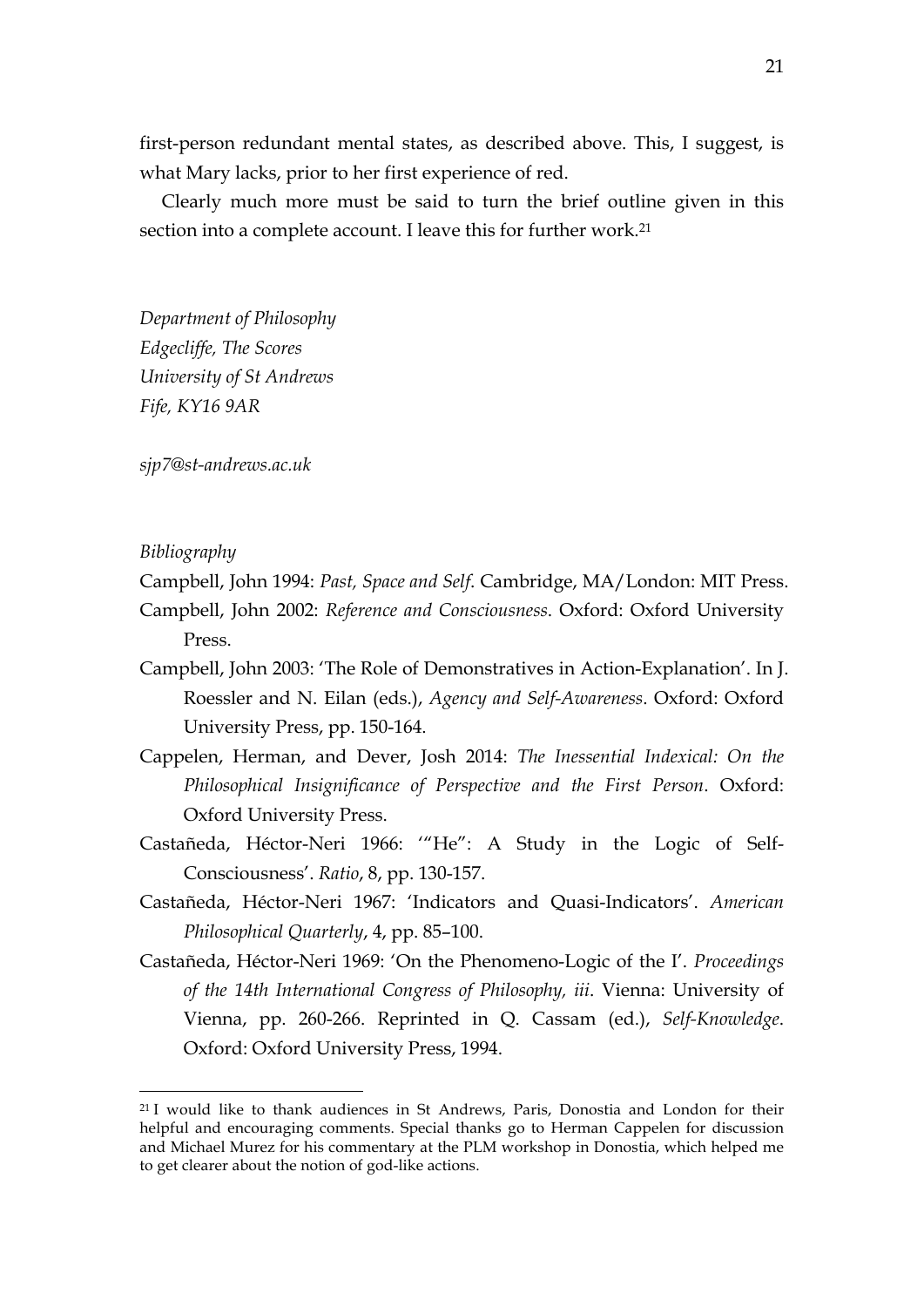Cole, Jonathan 1995: *Pride and a Daily Marathon*. Cambridge, MA: MIT Press.

- Dennett, Daniel C. 1987: *The Intentional Stance*. Cambridge, MA: MIT Press.
- Dennett, Daniel C. 1991: 'Real Patterns'. *Journal of Philosophy*, 88, pp. 27-51.
- Gibson, James J. 1979: *The Ecological Approach to Visual Perception*. Boston: Houghton-Mifflin.
- Goodale, Melvyn A. and Milner, A. David 1992: 'Separate Visual Pathways for Vision and Action'. *Trends in Neurosciences*, 15, pp. 20-25.
- Jackson, Frank 1982: 'Epiphenomenal Qualia'. *Philosophical Quarterly*, 32, pp. 127–136.
- Lewis, David 1979: 'Attitudes *De Dicto* and *De Se*'. *Philosophical Review*, 88, pp. 513-43.
- Levine, Joseph 1983: 'Materialism and Qualia: The Explanatory Gap'. *Pacific Philosophical Quarterly*, 64, pp. 354–361.
- Magidor, Ofra forthcoming. 'The Myth of the *De Se*'. *Philosophical Perspectives.*
- Merleau-Ponty, Maurice 1962: *Phenomenology of Perception*. Translated by Colin Smith. London: Routledge & Kegan Paul. Originally published as *Phénomènologie de la Perception*. Paris: Gallimard, 1945.
- Millikan, Ruth Garrett 1990: 'The Myth of the Essential Indexical'. *Noûs*, 24, pp. 723-734.
- Nagel, Thomas 1974: 'What is it Like to be a Bat?' *Philosophical Review*, 83, pp. 435–456.
- Perry, John 1977: 'Frege on Demonstratives'. *The Philosophical Review*, 86, pp. 474-497.
- Perry, John 1979: 'The Problem of the Essential Indexical'. *Noûs*, 13, pp. 3-21.
- Perry, John 1986: 'Thought Without Representation'. *Aristotelian Society Supplementary Volume*, 60, pp. 137-52. Reprinted in Perry 1993.
- Prior, A. N. 1959: 'Thank Goodness That's Over'. *Philosophy*, 34, pp. 12-17.
- Prosser, Simon 2005: 'Cognitive Dynamics and Indexicals'. *Mind & Language*, 20, pp. 369-391.
- Prosser, Simon 2011: 'Affordances and Phenomenal Character in Spatial Perception'. *The Philosophical Review*, 120, pp. 475-513.
- Prosser, Simon 2012: 'Sources of Immunity to Error Through Misidentification'. In Simon Prosser and François Recanati (eds.), *Immunity to Error through Misidentification: New Essays*. Cambridge: Cambridge University Press, pp. 158-179.